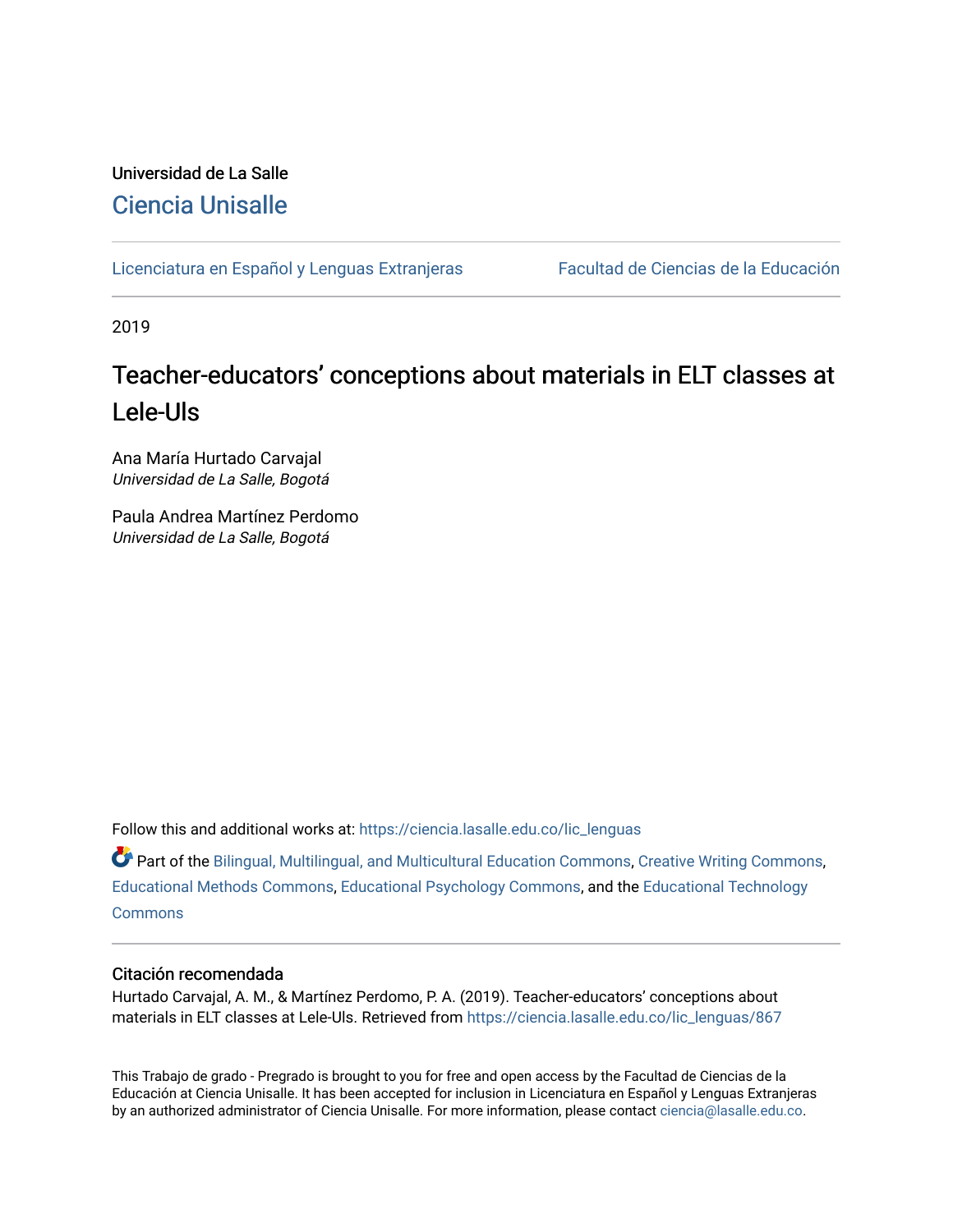### **TEACHER-EDUCATORS' CONCEPTIONS ABOUT MATERIALS**

#### **IN ELT CLASSES AT LELE-ULS**

ANA MARÍA HURTADO CARVAJAL, 26142022 PAULA ANDREA MARTÍNEZ PERDOMO, 26142024

#### **UNIVERSIDAD DE LA SALLE**

**FACULTAD DE CIENCIAS DE LA EDUCACIÓN LICENCIATURA EN LENGUA CASTELLANA, INGLÉS Y FRANCÉS BOGOTÁ D.C., MAYO 2019**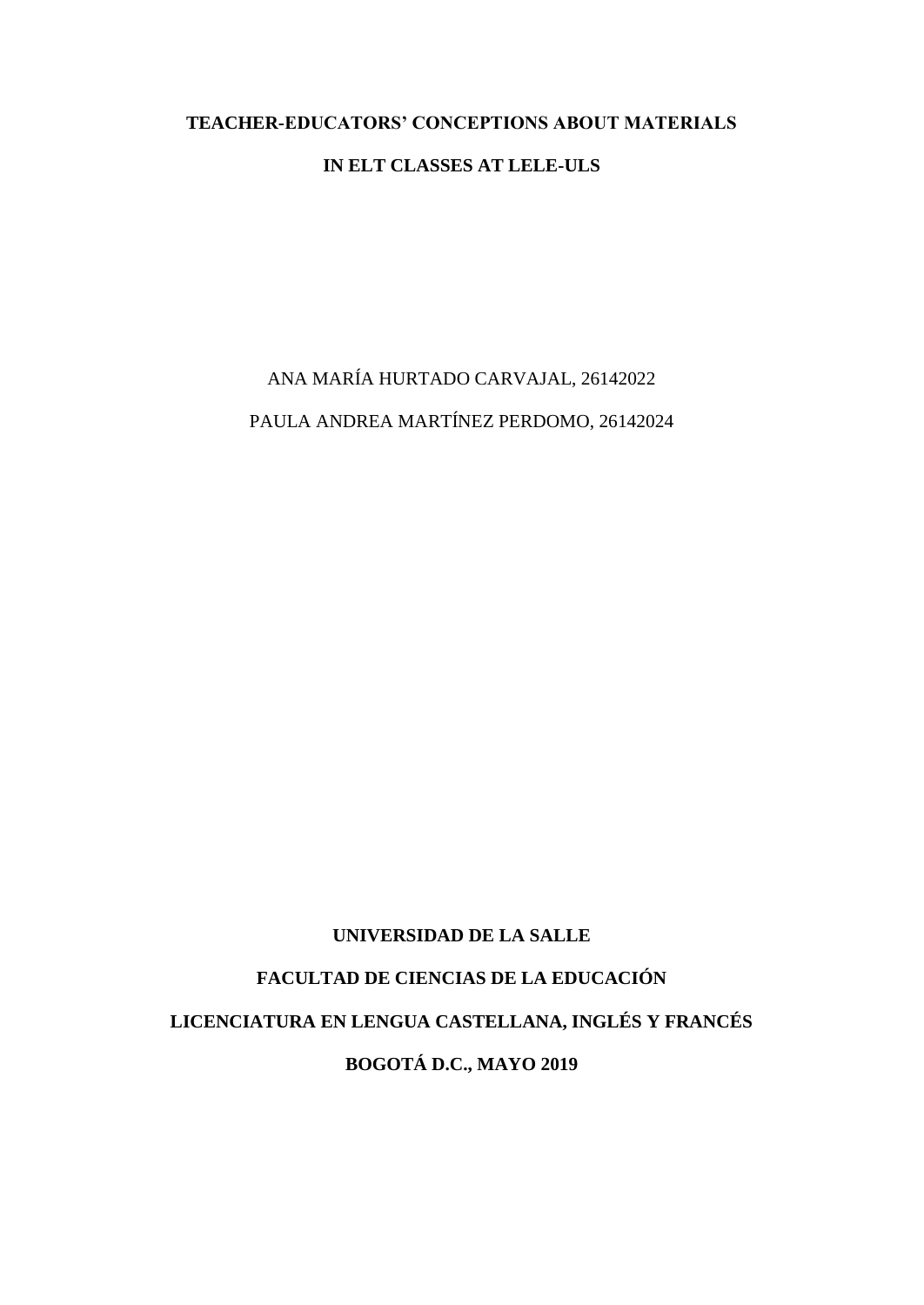# **TEACHER-EDUCATORS' CONCEPTIONS ABOUT MATERIALS**

### **IN ELT CLASSES AT LELE-ULS**

# PAULA ANDREA MARTÍNEZ PERDOMO, 26142024 ANA MARÍA HURTADO CARVAJAL, 26142022

# **TRABAJO DE GRADO PRESENTADO COMO REQUISITO PARA OPTAR AL TÍTULO DE LICENCIADO EN LENGUA CASTELLANA, INGLÉS Y FRANCÉS.**

**Director:**

EDGAR LUCERO BABATIVA

# **UNIVERSIDAD DE LA SALLE FACULTAD DE CIENCIAS DE LA EDUCACIÓN**

# **LICENCIATURA EN LENGUA CASTELLANA, INGLÉS Y FRANCÉS**

**BOGOTÁ D.C., MAYO 2019**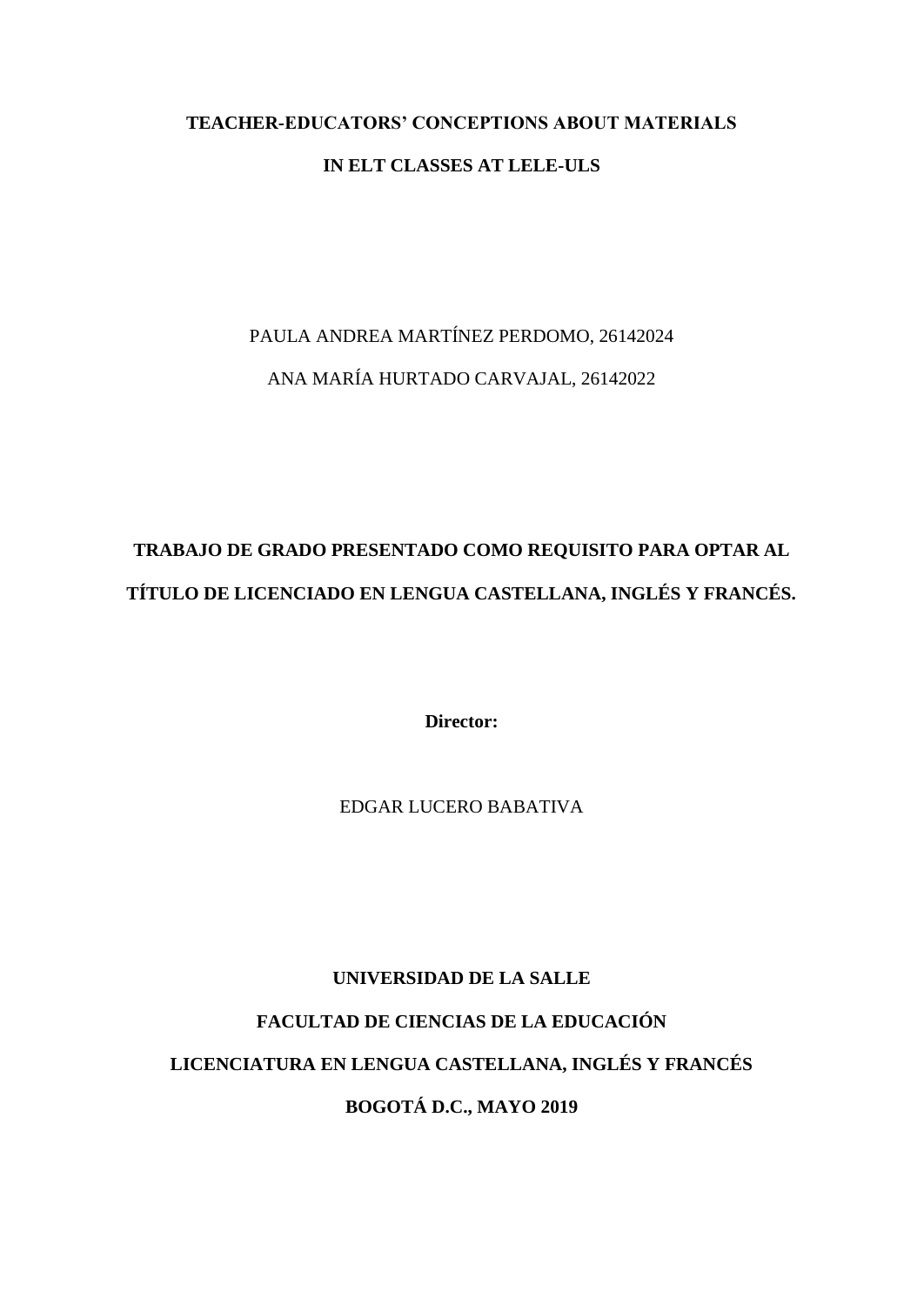

## **RECTOR:**

# HNO. ALBERTO PRADA SAN MIGUEL

## **VICERRECTOR ACADÉMICO:**

# DRA. CARMEN AMELIA CAMACHO

## **DECANO FACULTAD DE CIENCIAS DE LA EDUCACIÓN:**

DR. GUILLERMO LONDOÑO OROZCO

# **DIRECTOR DEL PROGRAMA:**

DRA. NORMA SOFÍA VANEGAS

# **LÍNEA DE INVESTIGACIÓN**:

SABER EDUCATIVO, PEDAGÓGICO Y DIDÁCTICO

# **TEMA DE INVESTIGACIÓN:**

CONOCIMIENTO DIDÁCTICO DESDE EL ENFOQUE DISCIPLINAR

# **DIRECTOR TRABAJO DE GRADO:**

EDGAR LUCERO BABATIVA

**BOGOTÁ D.C., MAYO 2019**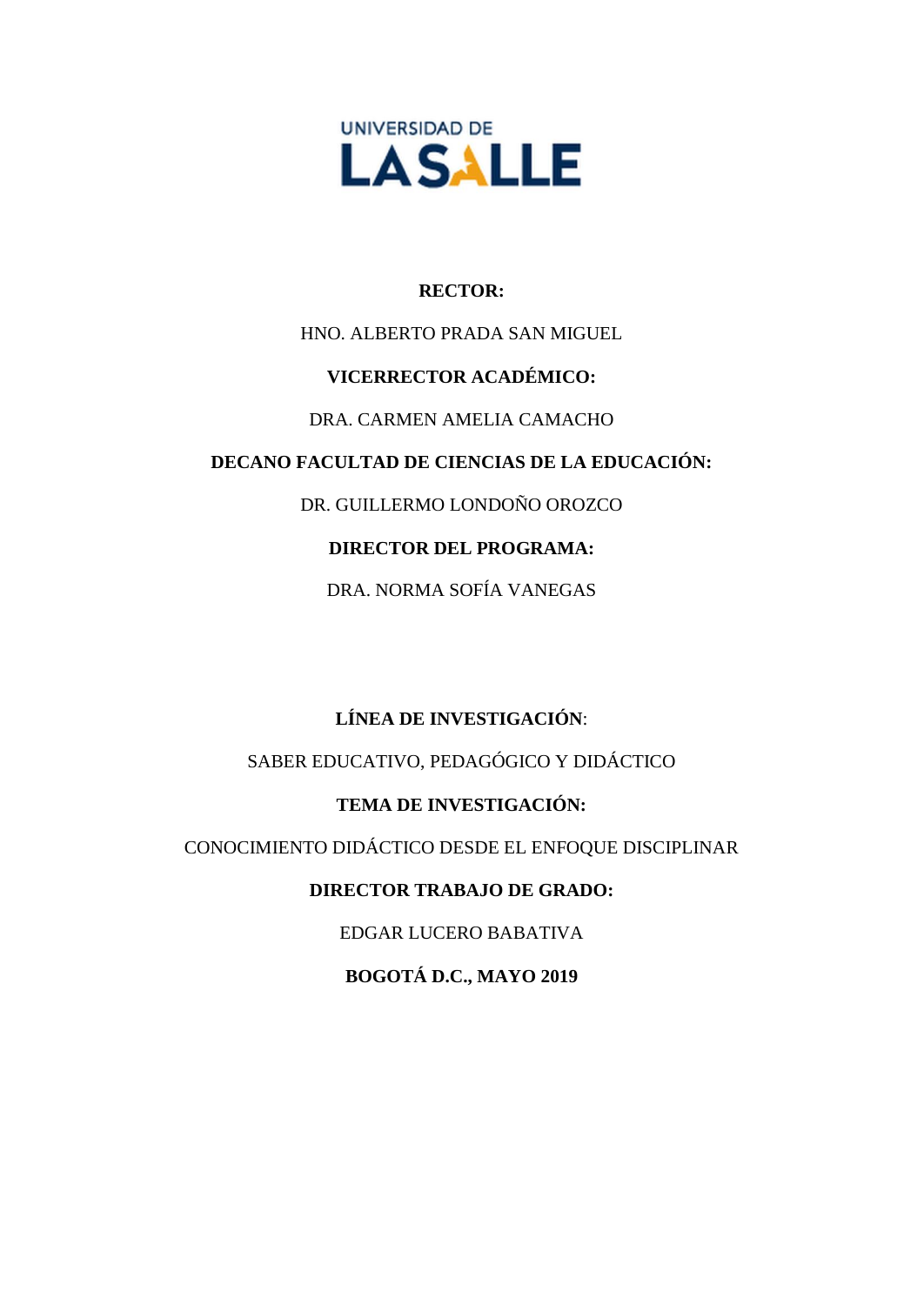#### **Teacher-Educators' Conceptions about Materials in ELT Classes at LELE-ULS<sup>1</sup>**

#### **Abstract**

This study looks for identifying the teacher-educators' conceptions of, and ways of experiencing, materials of English Language Teaching classes at the undergraduate program of Spanish and Foreign languages at La Salle University. The study is developed with three English language teacher-educators using unstructured interviews, open-ended questionnaires, and observations. The study follows a phenomenological research design. Results display that teacher-educators conceive materials as mechanisms that have an important role in class which in turn facilitates the teaching-learning process. Teachereducators articulate their preferences in materials. When materials do not work, it generates students' disengagement and teacher-educator's agony. It is concluded that teachereducators' conceptions are enclosed in three main concepts: resources, instruments and vehicles. Teacher-educators have the control on the materials and the class due to their guidance and instructions.

**Keywords**: Materials, conceptions, teacher-educators, ELT classes.

#### **Resumen**

Este estudio busca identificar las concepciones de los profesores y las maneras de vivencian el material en las clases de inglés en el programa de Licenciatura de Español y lenguas Extranjeras en la Universidad de La Salle. Este estudio se desarrolla con tres profesores de inglés usando entrevistas no estructuradas, cuestionarios de preguntas abiertas y observaciones. El estudio sigue un diseño de investigación fenomenológico. Los resultados muestran que los maestros conciben los materiales como mecanismos que tienen un papel importante en la clase que facilita el proceso de enseñanza-aprendizaje. Los profesores articulan sus preferencias en los materiales. Cuando los materiales no funcionan, se genera un desacoplamiento en los estudiantes y la agonía de los profesores. Se concluye que las concepciones de los maestros se encierran en tres conceptos principales: recursos, instrumentos y vehículos. Finalmente, los maestros tienen el control sobre el material y la clase, debido a la guía e instrucciones que ellos le asignan.

**Palabras clave**: Materiales, concepciones, profesores de inglés, clases de inglés.

#### **Introduction**

-

According to A. Martiarena (2018), citing Enrique Tierno Galván, good didactics does not interrupt the other's thinking, but allows students to make decisions. The goal is not to generalize the students, but to make them aware of their condition as people, humans, and individuals. Even so, many educators may take all their students from a purely global

<sup>1</sup> LELE-ULS stands for Licenciatura en Español y Lenguas Extranjeras – Universidad de La Salle.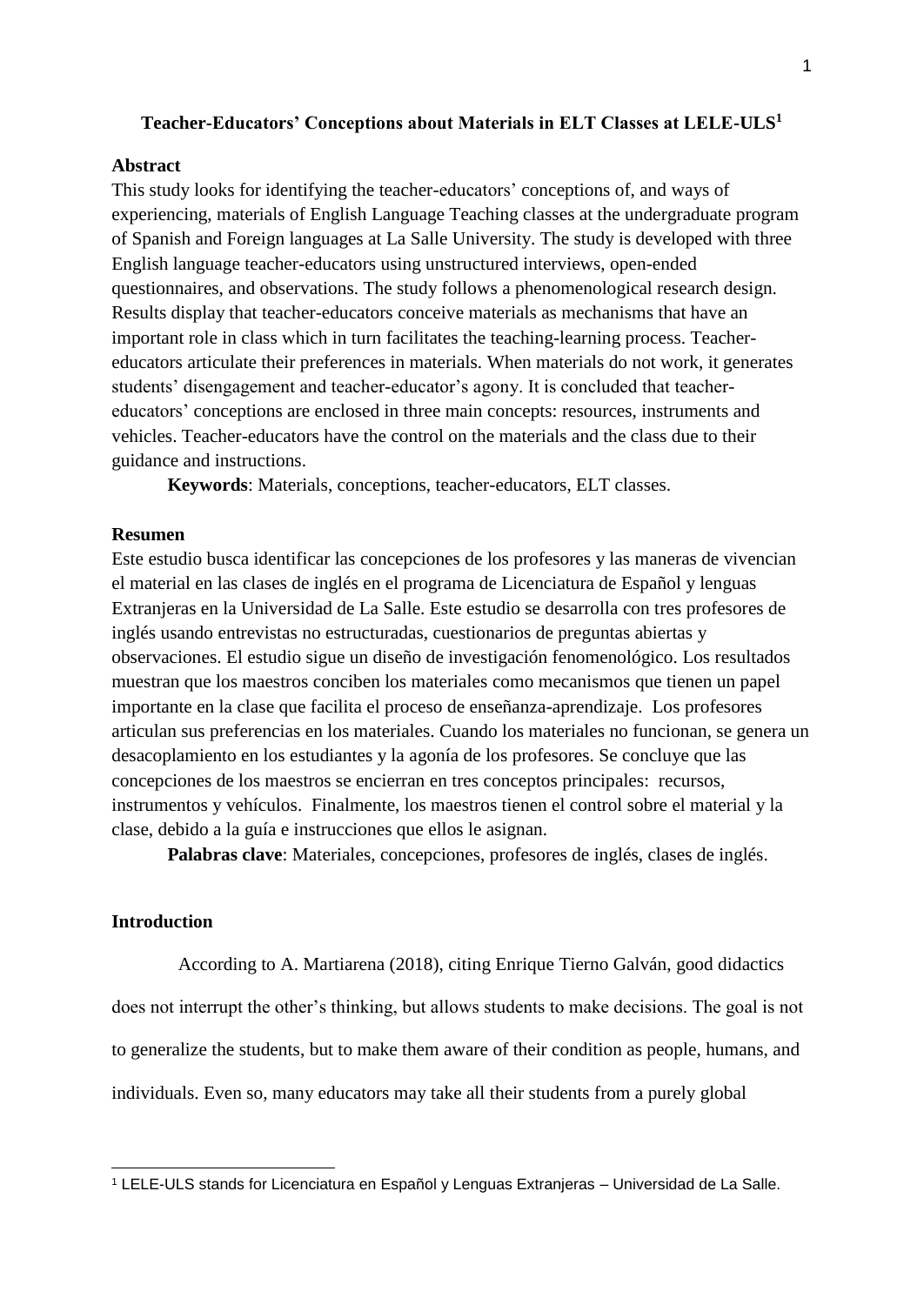perspective, in an overall meaning, and ignoring the fact that each student has particular variables. From this premise, didactics is born along with the idea of materials thanks to the need of teachers to teach and students to learn.

In this sense, it is pertinent to analyze the types of conceptions that English language teacher-educators may have, such as "everybody can learn," "teachers must think of the appropriate materials for their classes", or "students have different likes" (E. Rubio, personal communication, October 5, 2017). This analysis becomes fundamental in teaching English as a second language, due to the disengagement that it could generate with students in terms of materials that teachers present; this by considering materials as anything that can be used to teach and learn; teacher-educators' conceptions about them as the way in which teachers carry them out and present them in ELT classes.

Therefore, studying teacher-educators' conceptions about materials in ELT classes becomes relevant because this affects the students' learning in terms of attention, and, at the same time, their appropriation of the language. In this sense, ELT classes and materials are closely related because the latter allows developing the classes to the extent that students can learn, while teacher-educators fulfill their purpose.

An example of the above could have evidence during the development of an English class at La Salle University, in the BA program of English teaching of the Education Sciences Faculty. In this setting, for example, the teacher once showed a series of activities designed with a rather "childish" approach. Although activities intended to convey familiarity and comfort with students, the characteristics of the group were not in line with those activities. The reason could have been that those activities demanded to play with paper wads, as children do, to which students in the class showed an unpleasant attitude. With this, most of the students became distracted and uninterested by what the teacher was presenting at that time. In the interest to refine our research project, we checked it out and found that the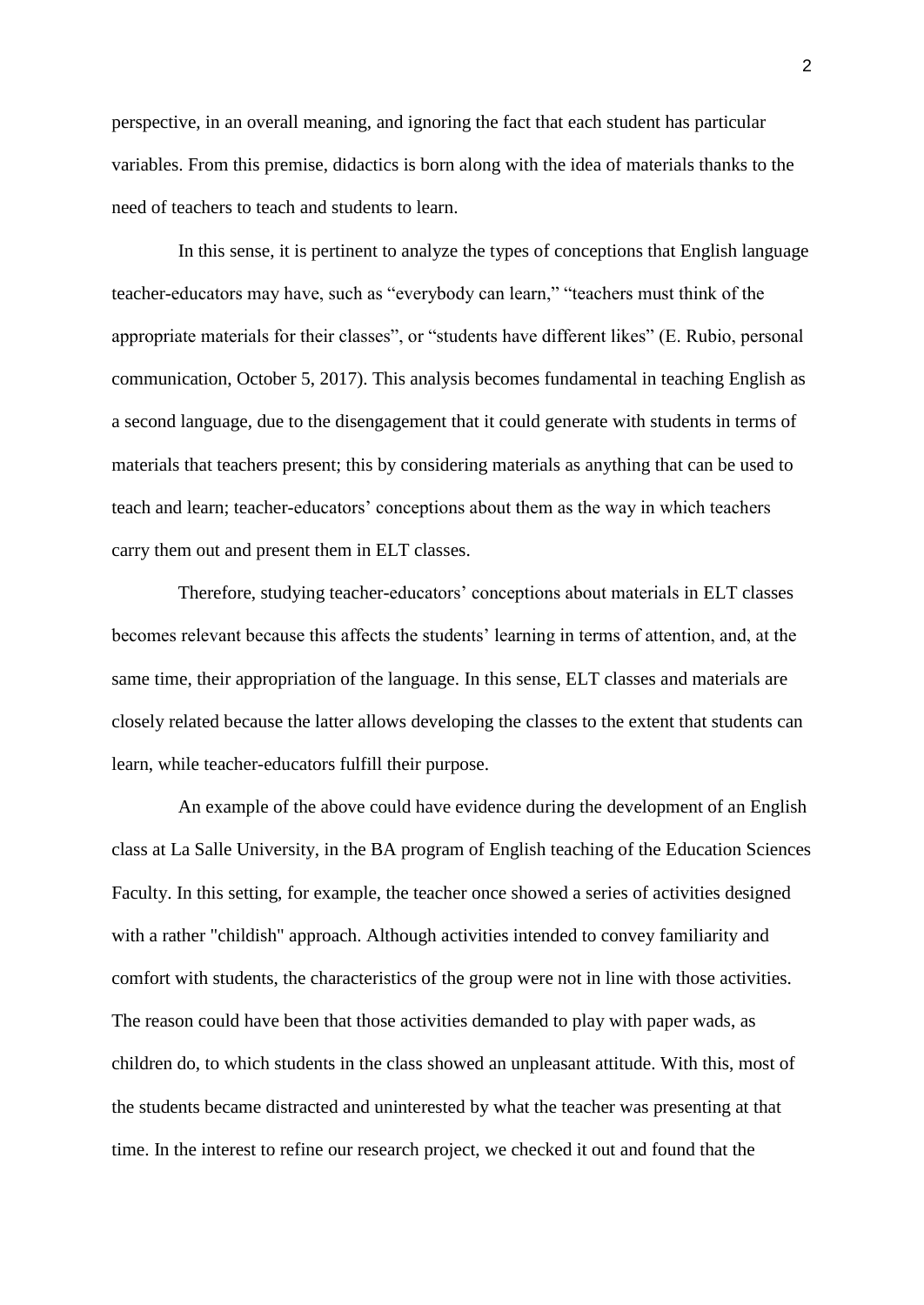students of that class preferred to see their Facebook wall, talk with their partners, chat, or play video games on their cellphones.

Another experience happens when an English language teacher was to teach and explain a B1 level topic (modal verbs) in a high school class. On that day, the teacher came very excited to his class and began to write the objectives of the class on the board. When he finished, he began to speak only in English; but the students did not understand anything since they were just starting with their first English language classes. As the teacher was puzzled by how little his students comprehend what he had said, he did not know what to do, he did not think of any activity and dismissed the class, and his students did not seem to trust in him again. The teacher did not expect such inconveniences to occur, and he did not plan anything else. This situation leads us to think that a teacher cannot assume that student should have a certain English language proficiency. Teachers should always be prepared, plan different activities, and be more aware of the conditions that their students have and the place where they learn. With these two examples, we could notice that two students' variables emerged at planning and presenting a lesson, age and English level.

Therefore, our research interest is about the conceptions that English language teacher-educators have about materials when they are planning an English language lesson. This interest is very important for us since we consider teacher-educators' conceptions as primordial to the way in which they plan and develop a class. In this interest, student's variables can also emerge as relevant characteristics for planning and the development of an ELT class.

The research question that this study searches to answer is how teacher-educators conceive materials in ELT classes at LELE at La Salle University**.** The research objectives aim to identify the teacher-educators' conceptions about materials in ELT classes at LELE. With this identification, we will be able to establish the manner in which teacher-educators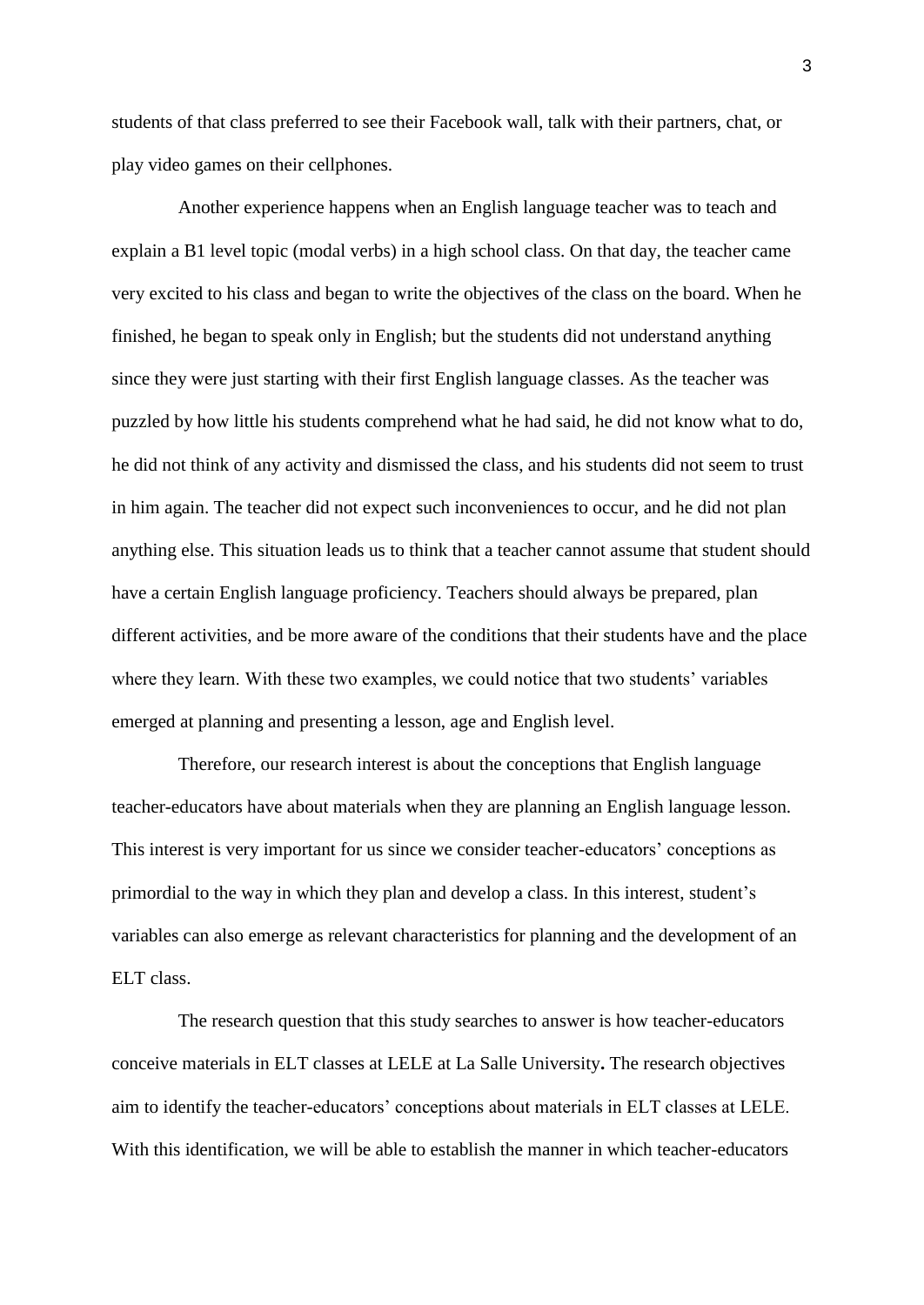experience materials in ELT classes at LELE. Our research study does not intend to repeat processes or create methodologies or theories that are used by different teacher-educators. Thus, with this information, we will determine to what extent those conceptions can be taken as core in understanding ELT materials.

The underlying reason in this whole process is to invite teachers (and we as future teachers) to rethink ELT classes and the way in which they are developed. English language teacher-educators cannot go on presenting the same contents and materials for each level and course in the same way. This interest represents for us the challenge of correcting ourselves and not falling into the same dynamics, but having extra tools to face them differently, it means, being creative and renovating the way how we are thinking our classes. This research interest is attracted to La Salle University ELT teacher-educators' work, aims to take into account the BA program of Language teaching in which they are immersed in an academic and curricular sense. It represents to rethink the way the BA program asks teacher-educators to develop their classes in terms of their own conceptions and to give benefits to the students.

#### **Conceptual Framework**

This research has the purpose of not only identifying the teacher-educators' conceptions about class materials, but also interpreting the way in which those materials are implemented. The main concepts that emerge in the understanding of these objectives are materials and conceptions. In this section, we introduce these two concepts.

**Materials.** Studies of material for ELT exist since few years ago. Educators, linguists, and writers have come to consider this concept as a central axis of their studies. Materials were usually shown as examples of methods in action but not as a means of procedures of their development. In order to develop this idea, we find support in Tomlinson (2001), Graves (2000), and Carter and Nunan (2001) as our primary references for this first concept.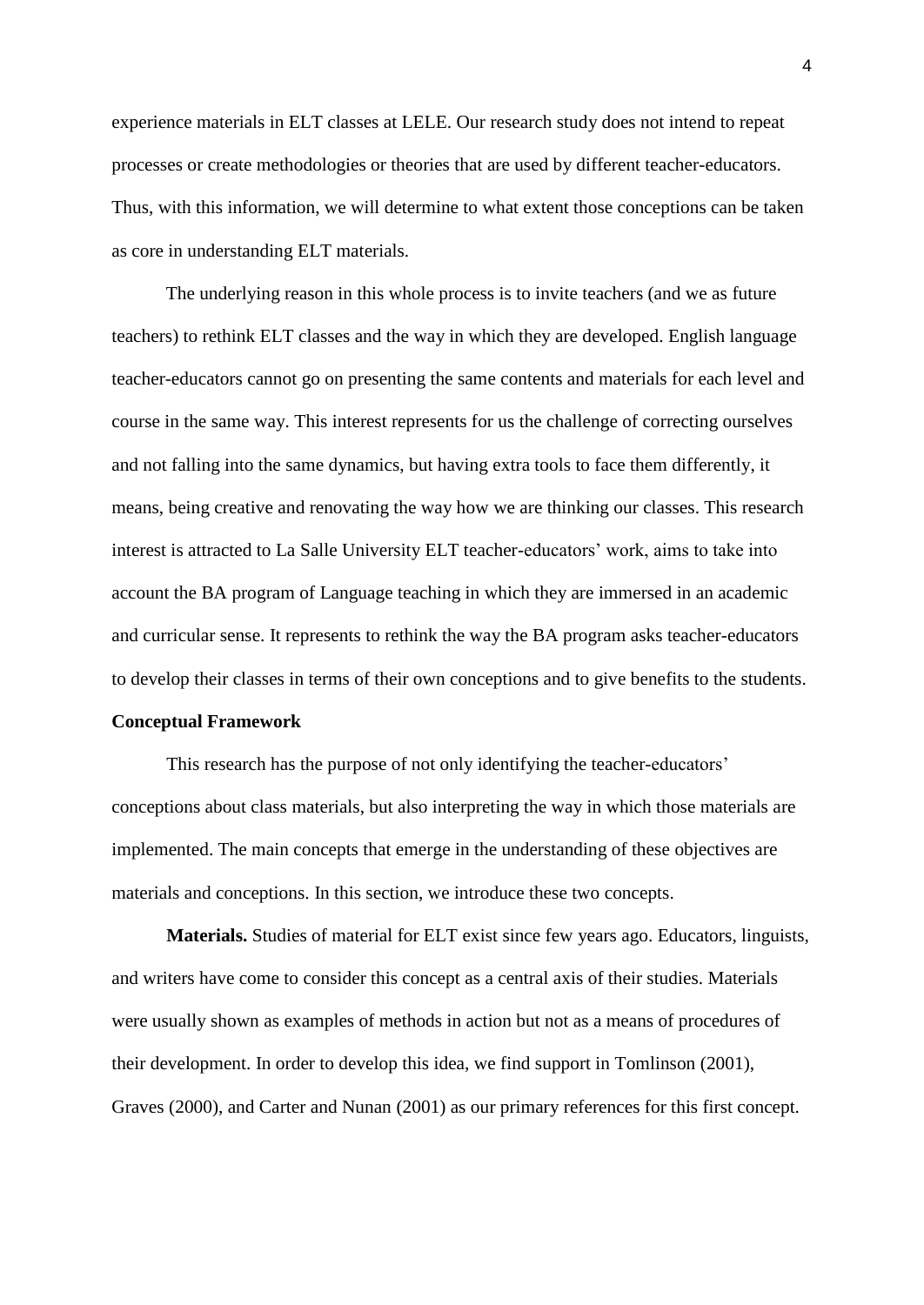Brian Tomlinson (2001, p. 66) argues, "Materials refer to anything which is used by teachers or learners to facilitate the learning of a language." He also states that, "Materials could obviously be videos, DVDs, emails, YouTube, dictionaries, grammar books, readers, workbooks, or photocopied exercises. They could also be newspapers, food packages, photographs, life talks with invited native speakers, instruction given by a teacher, tasks written on cards or discussions between learners" (Tomlinson, 2001, p. 2). He emphasizes that materials can be anything which is deliberately used to increase the learners' knowledge and/or experience of the language. With it, material developers can utilize as many sources of input as possible and can help teachers realize that they are also material developers and responsible for the materials that their learners use.

Tomlinson gives a leading definition of the concept since other scholars base their studies on this. He says, "Materials development, as a field, studies the principles, and procedures of the design, implementation, and evaluation of language teaching materials" (Tomlinson, 2001, p. 2). As a practical undertaking, it refers to anything that is done by writers, teachers, or learners to provide sources of language input, to exploit those sources in ways that maximize and stimulate purposeful output. In other words, "materials design refers to the supply of information about and/or experience of the language in ways designed to promote language learning" (Tomlinson, 2001, p. 2).

With those definitions, we can infer that B. Tomlinson sees materials as based on multiple resources that not only teachers but also learners use for learning a language in a practical and easy way. This author thus proposes a different perspective about materials: how English language teachers-educators should not generalize the idea of materials-equalcourse books. Finally, we agree with the point about learners' participation in terms of materials development because, most of the times, English language learners have another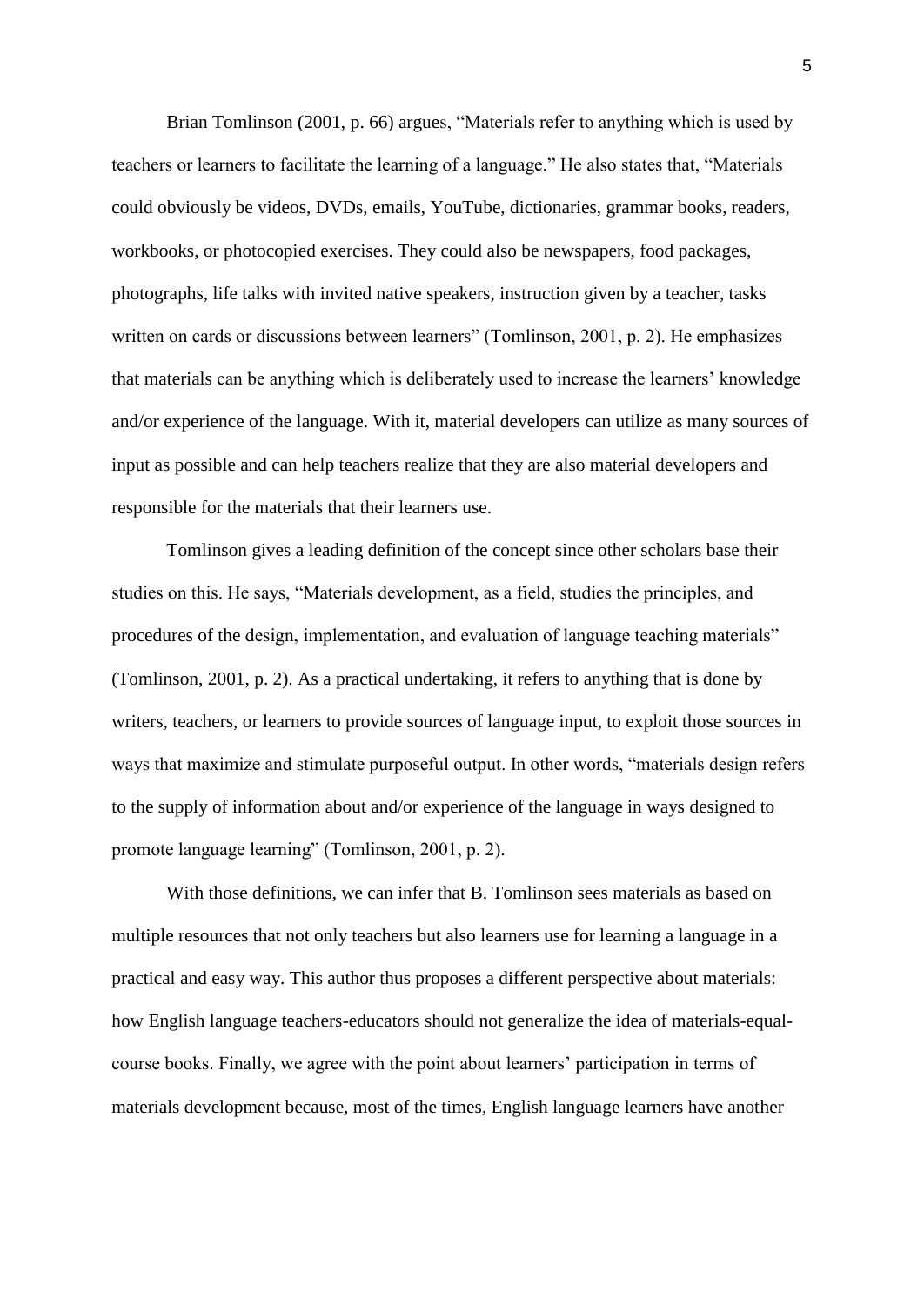perspective as they are also important participants in the classroom. We cannot deny the idea that learners are the main reason by which somebody decides to be a teacher.

In the second place, Graves (2000) develops three definitions for materials. First, she says that, "Materials development is the planning process by which a teacher creates units and lessons within those units to carry out the goals and objectives of the course" (p. 149). Moreover, "Materials development takes place in a continuum of decision-making and creativity which ranges from being given a textbook and a timetable in which to 'covert it' least responsibility and decision-making to develop all the materials you will use in the class 'from scratch', most responsibility and creativity" (p. 149).

Hence, for Graves, "An important aspect of material development is making choices" (p. 156). Teacher-educators cannot target everything, then, they need to make choices based on what they want their students to learn according to the syllabus focus, its goals and objectives. To add, "For a teacher designing a course, materials development means creating, choosing or adapting, and organizing materials and activities so that students can achieve the objectives that will help them reach the goals of the course" (p. 150). Hence, Graves, talking about designing materials, lesson and units, implies creativity in every moment, in company with the objectives and goals of the course or lesson.

Finally, Carter and Nunan (2001) says that,

Proponents of a course book is the most convenient form of presenting materials, it helps to achieve consistency and continuation, and it gives learners a sense of system, cohesion and progress, and it helps teachers prepare and the learner revise. Opponents to this understanding points that a course book is inevitably superficial and reductionist in its coverage of language points. In its provision of language experience, it cannot cater for the diverse needs of all its users, it imposes uniformity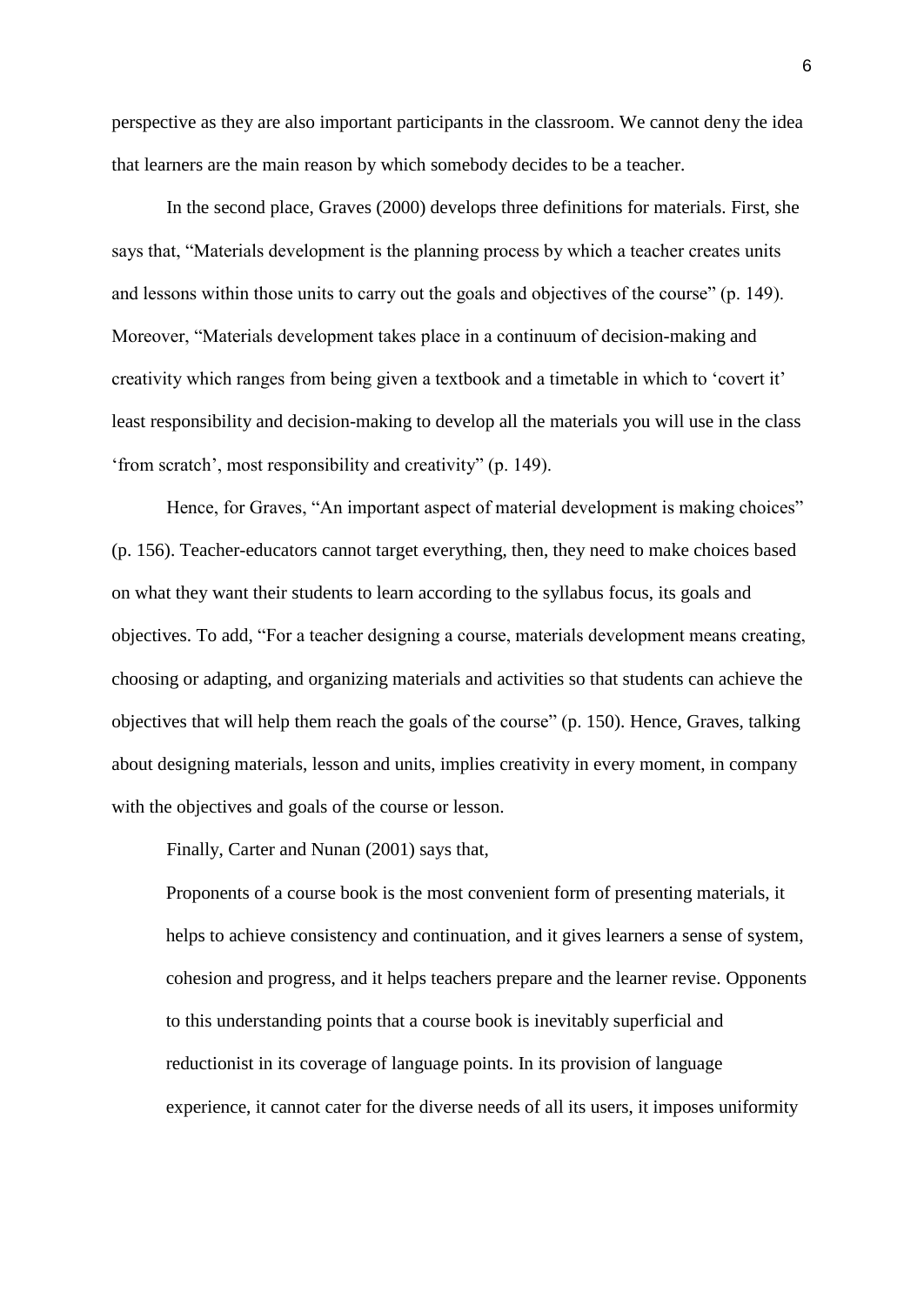of syllabus and approach, and it removes initiative and power from teachers (Carter & Nunan, 2001, p. 67).

We agree with Carter and Nunan in the point of teachers not basing their classes on course books. It is real that course books can give continuation to classes but when teachers do not use them, they can also give continuation too. It happens so because course books do not define the classes nor the way how teachers develop them. For us, it is not relevant to take into account those reasons. It is because teachers can limit their autonomy and creativity: the class may become monotonous.

Therefore, we can say that Tomlinson (2001) has the leading definitions of the concept of materials development that are meaningful for our study. While for Tomlinson "materials refer to anything which is used by teachers or learners to facilitate the learning of a language" (Tomlinson, 2001, p. 2), for Graves, materials tell a teacher how to create units and lessons within those units to carry out the goals and objectives of the course (Graves, 2000, p. 149). It means that Tomlinson has a global view in terms of materials, but Graves summarizes materials into creating units, lessons, and textbooks based on teacher's objectives and goals.

Likewise, when Graves (2000) talks about textbook, she refers to the lack of pressure that teachers feel when a textbook is present; it happens because it provides everything (topics, activities, resources, assignments, and so on), while teachers' creativity not having place at all. Finally, Carter and Nunan's (2001) role in this conceptualization is to expose both negative and positive aspects in terms of implementation of the course books. In addition, he provides a discussion in those aspects and it is because, as an example, Graves (2000) argues that course books can subtract responsibility and decision-making in teachers.

**Conceptions.** Every time that the construct conceptions is in talk, the concept of "beliefs" comes on. It is so because conceptions are part of beliefs (Brown, 2002, p. 2). The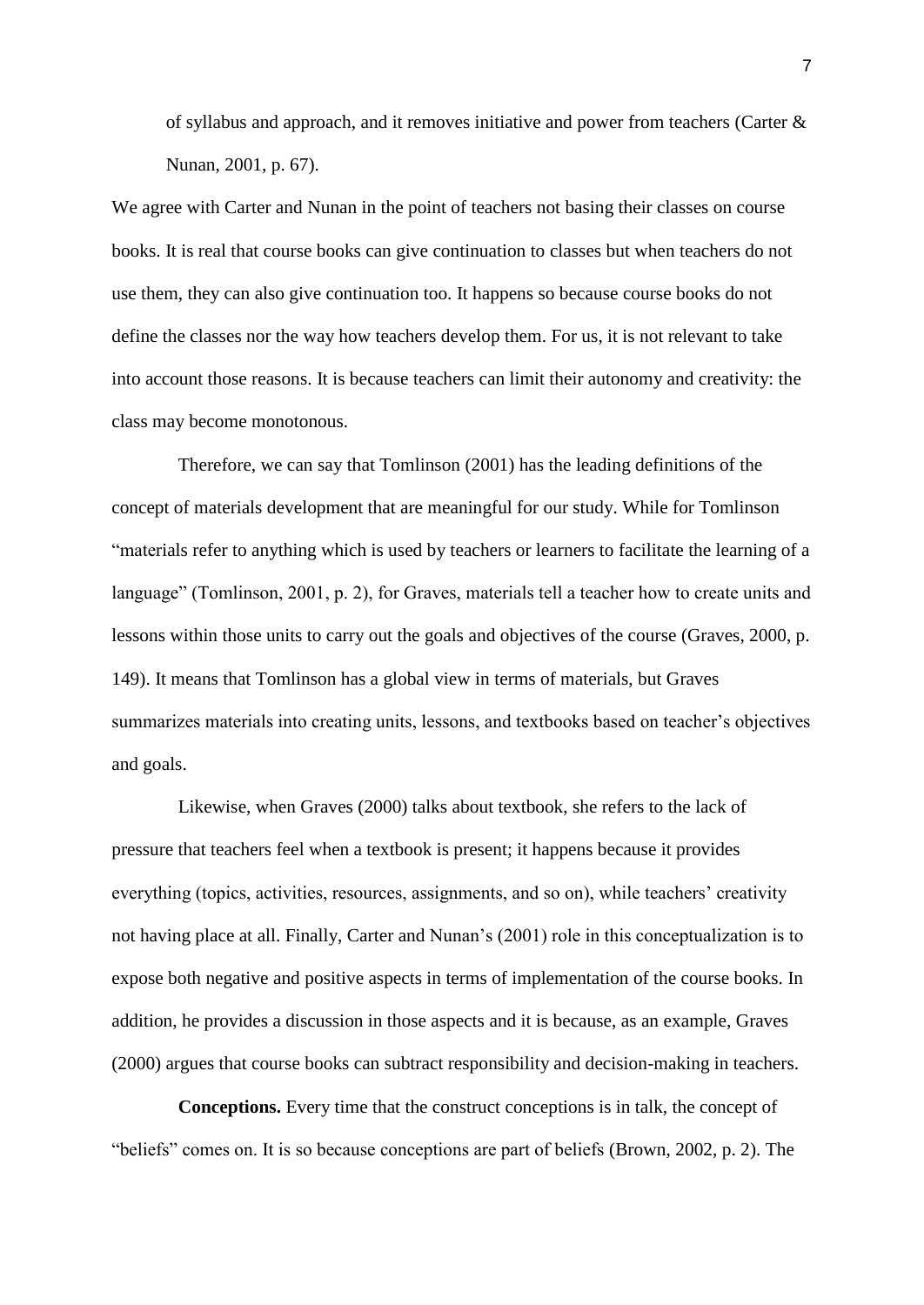study of conceptions has been realized in the field of education because its importance is too relevant when planning and presenting a class. To have a broader idea about it, we present four authors that can explain it.

 First, Thompson says that, teachers' conceptions of educational processes are "general mental structure[s], encompassing beliefs, meanings, concepts, propositions, rules, mental images, preferences, and the like" (as cited in Brown, 2002, p. 2). With it, Brown (2002) argues "what teachers do in their classrooms is oriented by their conception of teaching which are derived from their beliefs including a teacher's prior experiences, school practices, and a teacher's individual personality" (p. 2).

In regard to this, establishing the importance and the influence that teachers' conceptions have in the field of teaching becomes relevant. It is so because, as Thompson (as cited in Brown, 2002, p. 2) says, conceptions are a set of mental structures that can route the actions realized by teachers in the classrooms. We can say that conceptions are not something static, but it is something that moves among several human characteristics; those human characteristics interfere directly in the practice of teaching.

Then, Marton argues, "Conceptions act as a framework through which a teacher views, interprets, and interacts with the teaching environment" (as cited in Brown, 2002, p. 2). Marton presents the concept of conceptions as a mental process to follow when he talks about "framework." This mental process has to do with the 'internal rules' that teachers create by themselves and express to interact with their environment; the process then refers to the classroom and its outcomes.

Complementarily, Tilemma (2000) states that, "There is a consensus in the literature that the teaching is a complex cognitive activity and it is widely accepted that the teachers' conception shapes their instructional decisions in the classrooms" (as cited in Canbay & Beceren, 2012, p. 71). For this interpretation about conceptions, retaking the previous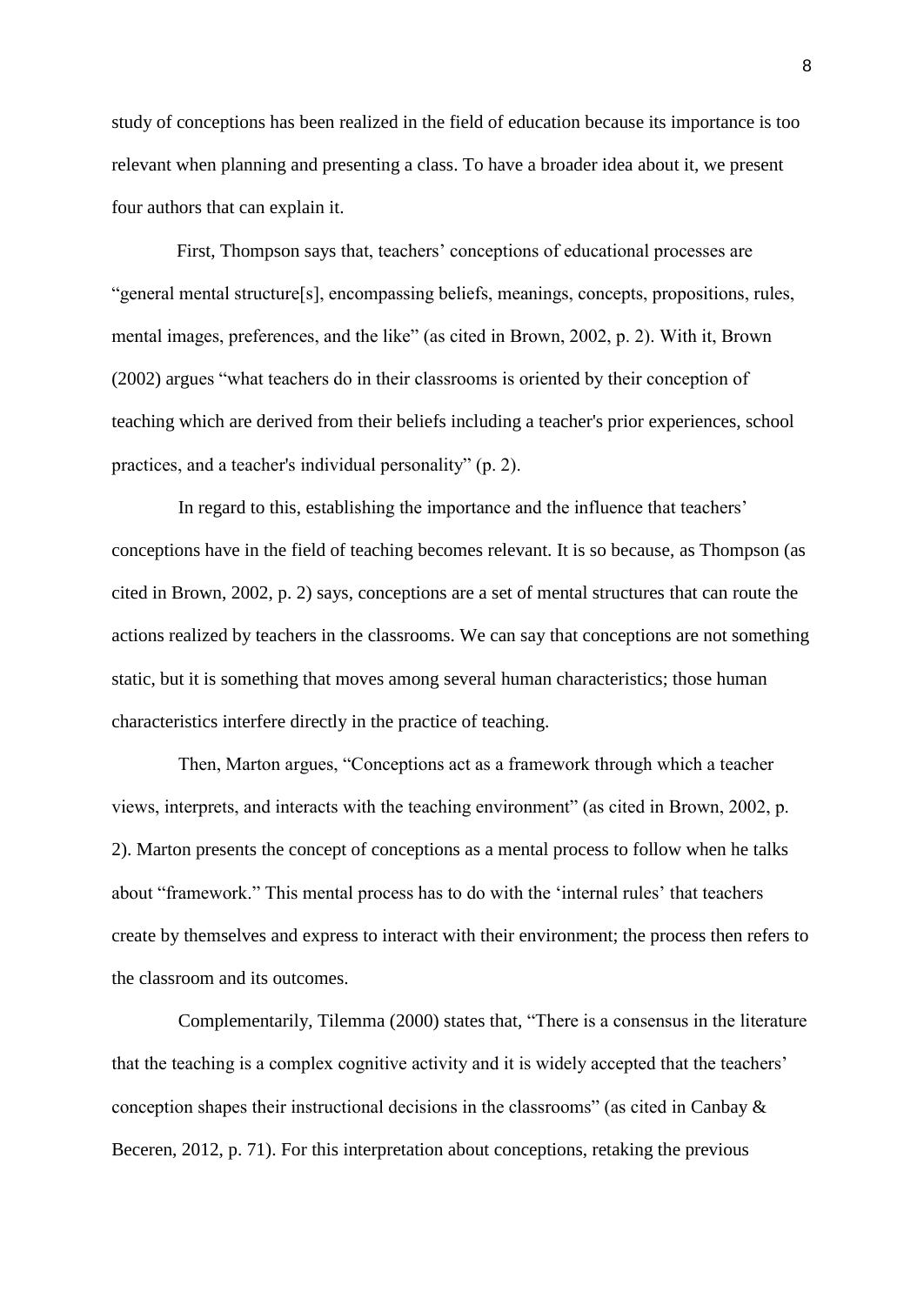assumptions is paramount to affirm that conceptions influence teacher-educators' decisions to carry out their classes. Noticeably, Marton and Tilemma do not provide reasons for this statement; however, we agree with this because we must give a look to conceptions to devise a class.

#### **Research Design**

 The present study follows the principles of phenomenological research. According to Ponce, Creswell, Marshall and Rossman (as cited in Padilla, 2015, p.101), phenomenology is known as an educational qualitative research design. Guba & Lincoln, Denzin & Lincoln, argue that this research is contextualized in different philosophical paradigms which center on diverse conceptions of reality (as cited in Padilla, 2015, p.101). To embody this idea, the CIRT (n. d.) presents this contextualization in relation to the ideas that describe how human beings experience a certain phenomenon because it involves the participants' experiences with regard to social or cultural norms, traditions, preconceived ideas about the human experiences, feelings, and responses to a particular situation. As indicated by Padilla (2015), phenomenology refers to the study of personal experience and requires a description or interpretation of the meanings of phenomena experienced by participants in an investigation.

According to the CIRT, there are four steps in phenomenological research. In the following Table 1 (see below), we explain each step and how we use each one in our study.

As phenomenology studies human behavior, it is suitable for our research because we want to observe what the teacher-educators' behavior is and how they experience the phenomenon of conceptualizing materials in their classes, what make teachers with materials, and how do students react to those materials.

**Data collection.** As indicated in the steps above, we use unstructured interviews, open-ended questionnaires, and observations, documented by field notes, photos, recordings,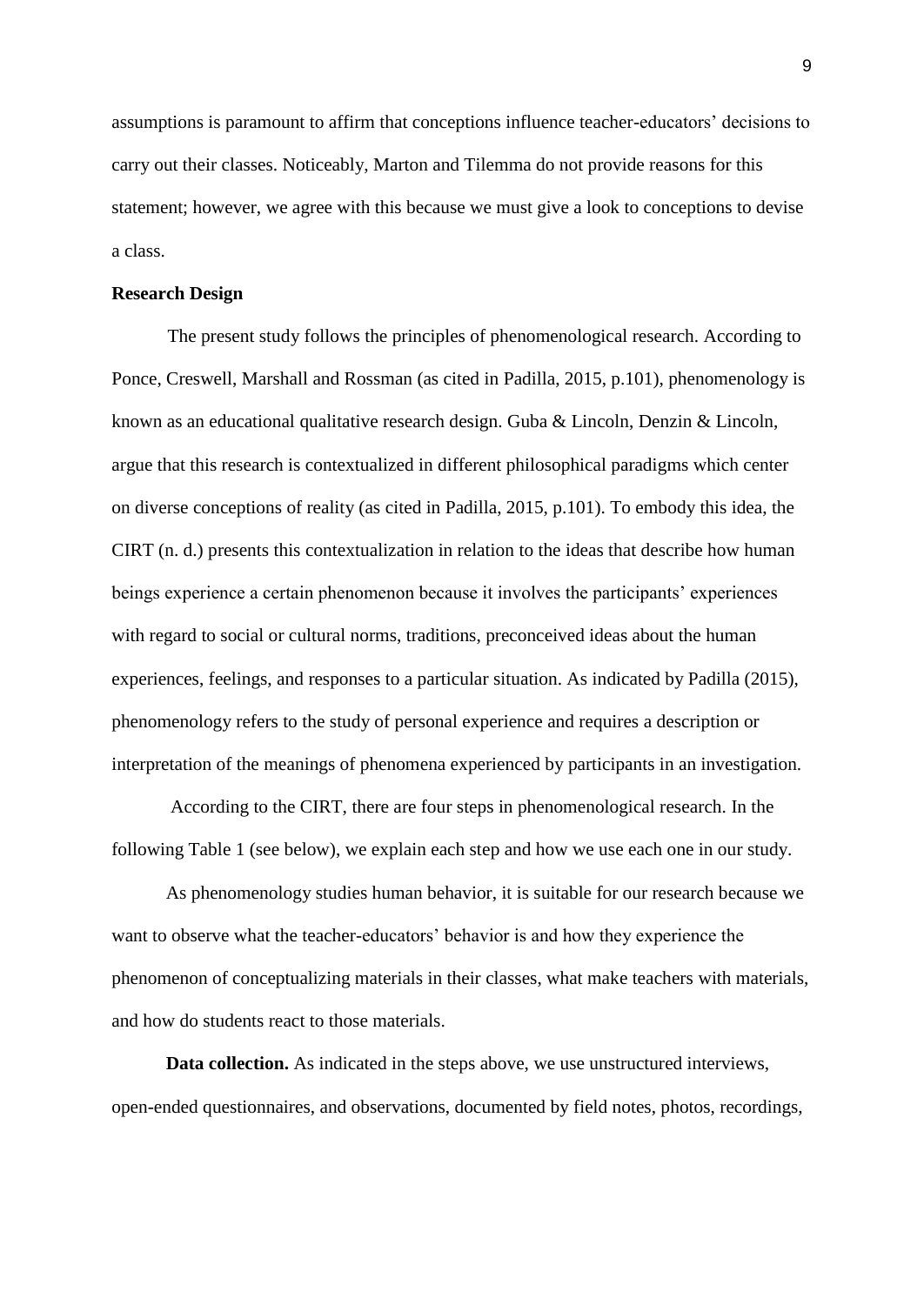and our testimonies, to gather information about teacher-educators' conceptions about

materials<sup>2</sup>.

-

| Table 1<br>Steps of phenomenological research in our study |                                                                                                                                                                      |                                                                                                                                                                                                                                                                                                       |  |
|------------------------------------------------------------|----------------------------------------------------------------------------------------------------------------------------------------------------------------------|-------------------------------------------------------------------------------------------------------------------------------------------------------------------------------------------------------------------------------------------------------------------------------------------------------|--|
| <b>Steps</b>                                               | <b>Definition</b>                                                                                                                                                    | <b>Our Study</b>                                                                                                                                                                                                                                                                                      |  |
| <b>Bracketing</b>                                          | In this process, the researcher<br>"brackets out" any<br>presuppositions in an effect to<br>approach the study of the<br>phenomenon from an unbiased<br>perspective. | Making an unstructured interview we<br>break out presuppositions about<br>teacher-educators' conceptions of<br>materials in ELT classes, in the BA<br>program at La Salle University. In<br>this interview they can express with<br>their own words their lived<br>experiences in terms of materials. |  |
| Intuition                                                  | This requires the researcher to<br>become totally immersed in the<br>study; likewise, it results in an<br>understanding of the<br>phenomenon.                        | Experiencing the phenomenon with<br>the teacher-educator and student<br>doing part of the class as active<br>agents, thus we can establish the<br>manner in which both teachers and<br>students experience the materials in<br>ELT classes.                                                           |  |
| Analysis                                                   | It is the process of categorizing<br>to organize the data; its goal is<br>to develop themes that can be<br>used to describe the experience.                          | Categorizing data collected in each<br>unstructured interview (recordings),<br>the data of the teachers' answers in a<br>questionnaire of four open-ended<br>questions, field notes, photos,<br>recordings and our testimonies<br>(observations), we can describe the<br>experience of the phenomena. |  |

<sup>&</sup>lt;sup>2</sup> At the beginning, we had four participating ELT Teacher-educators; however, due to the availability of one of those participants, we only did the interviews, questionnaires, and observations with the three remaining. In total, we had three interviews and three questionnaires (one per participant respectively), and eight observations (three per participant, except for one teacher educator with only two observations).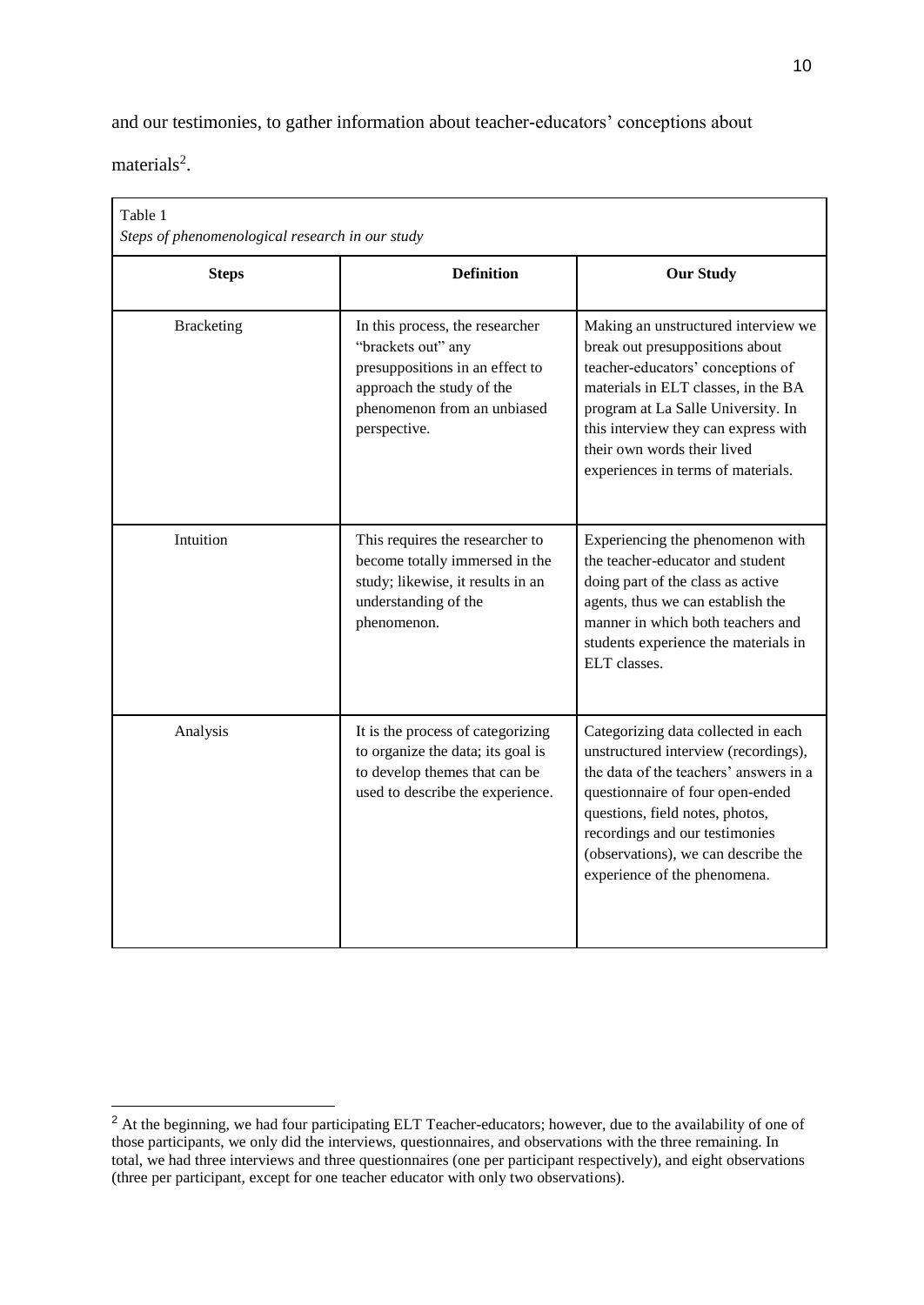| Table 1<br>Steps of phenomenological research in our study |                                                                                                                                                                                        |                                                                                                                                                                                            |  |
|------------------------------------------------------------|----------------------------------------------------------------------------------------------------------------------------------------------------------------------------------------|--------------------------------------------------------------------------------------------------------------------------------------------------------------------------------------------|--|
| Description                                                | This is the last phase of the<br>process. The researcher will use his<br>or her understanding of the data to<br>describe and define the<br>phenomenon and communicate it<br>to others. | Describing whole the material<br>including photographs and their<br>respective characterization,<br>according to our understanding in<br>line with our point of view on the<br>phenomenon. |  |

 *Unstructured interview*. Stated by Fontana and Frey (1994), interviews are a widely used tool to access people's experiences and their inner perceptions, attitudes, and feelings of reality. Based on the degree of structuring, interviews can be divided into three categories: structured interviews, semi-structured interviews, and unstructured interviews (as cited in Zhang & Wildemuth, 2009, p. 1). As Yan Zhang and Barbara M. Wildemuth (2009) expose, a structured interview, is an interview that has a set of predefined questions and the questions would be asked in the same order for all respondents. Semi-structured interviews usually including both closed-ended and open-ended questions but, based on the context of participants' responses and the course of the interview, the interviewer can adjust the sequence and add questions (p. 1).

In unstructured interviews neither the question nor the answer categories are predetermined, it means, both the researcher and the participant have a certain degree of freedom at the moment to develop the conversation. Minichiello (as cited in Zhang & Wildemuth, 2009, p. 1) says that this type of interviews rely on social interaction between the researcher and the informant. In other matters, Punch (as cited in Zhang & Wildemuth, 2009, p. 1) described unstructured interviews as a way to understand the complex behavior of people without imposing any a priori categorization, which might limit the field of inquiry.

In our study, we use unstructured interviews to identify the three participating teachereducators' conceptions about material in ELT classes since unstructured interviewing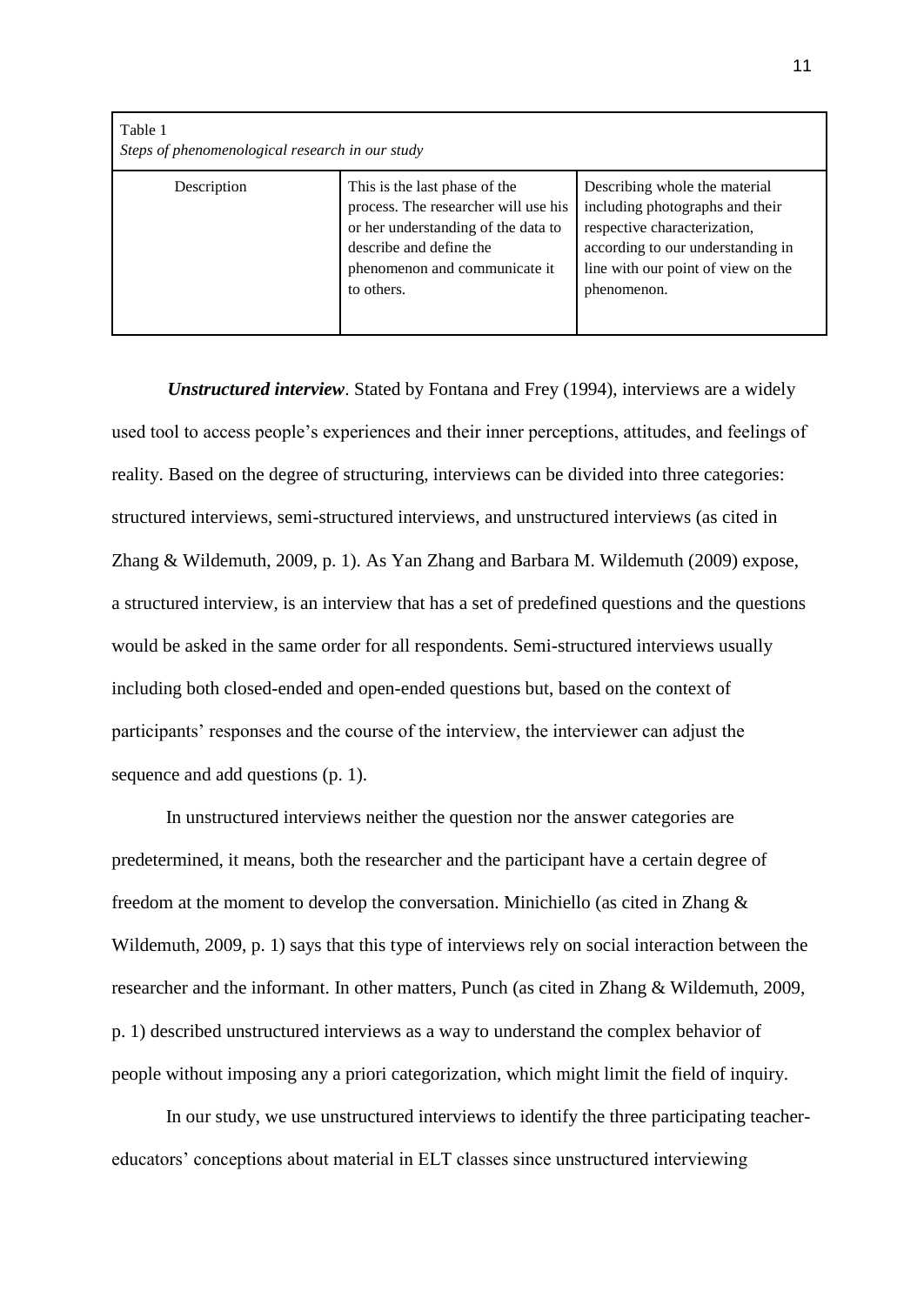provides a greater breadth than the other types, given its qualitative nature (Fontana & Frey, 2005). For this reason, unstructured interviews allow us to make a general question about the most strange or weirdest experience as teacher-educators at La Salle University, but we make more questions according to their answers (if their responses do not answer what we want to identify, we ask in a more direct way about their conceptions but avoiding be overwhelm). These interviews will be made in their available time, or in their classes, once.

*Open-ended questionnaires.* According to McLeod (2018), a questionnaire is a research instrument consisting of a series of questions for the purpose of gathering information from respondents. Questions can be close-ended or open-ended. Close-ended questions have fix choices or alternatives for the answer. Open-ended questions allow people to express what they think in their own words (McLeod, 2018). This type of questions allows the respondent to answer in as much detail as they like in their own words.

Questionnaires with open-ended questions will help us rectify, compare, and collect evidences about the three participating teacher-educators' conceptions of materials. The participating teacher-educators could say something in an oral form, and something completely different in a written form. Thus, this questionnaire will help us complement what the participant teacher-educators say in the interview with what they answer in the questionnaire. In our study, we create four open-ended questions about materials' conceptions and then we will apply the questionnaire in a printed copy to each teachereducator; at the end we analyze their answers and what is relevant for our study.

*Observation.* The following authors define observation as follows: Marshall and Rossman, define observation as "the systematic description of events, behaviors, and artifacts in the social setting chosen for study" (as cited in Kawulich, 2005, p. 79). Erlandson, Harris, Skipper, and Allen (as cited in Kawulich, 2005, para. 2) indicate that observations enable the researcher to describe existing situations using the five senses, providing a "written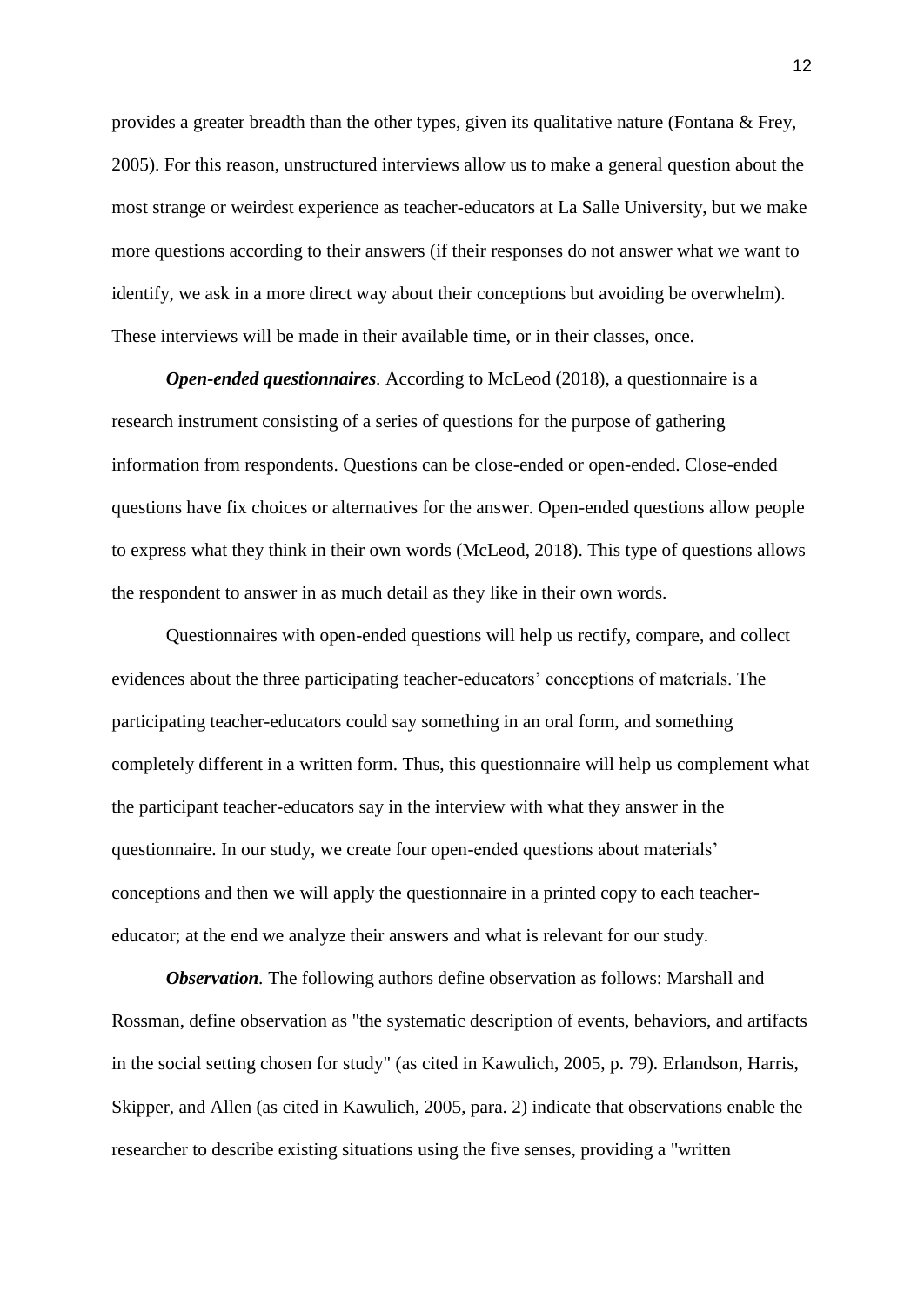photograph" of the situation under study. We assume a participant role while observing. We were immersed in the classroom activities in which materials were used, thus, taking notes down, and collecting field notes, photos, recordings, and our testimonies during the activities. We act as members and participate as the others in a natural way to not, as Adler and Adler implies "alter the flow of the interaction" (as cited in Baker, 2006, p. 380).

In line with the present study, we use observations to establish the manner in which the three participating teacher-educators experience materials in ELT classes. (See data analysis of observations below).

**Data analysis**. By taking into account that phenomenological research points to describe how humans' beings experience a certain phenomenon and it is center on diverse conceptions of reality, as Guba and Lincoln and Denzin and Lincoln imply (as cited in Padilla-Díaz, 2015). We analyze data gathered based on discussions and reflections of direct sense perception and experiences of the researched phenomenon. The next are the manners in which we analyze each instrument:

*Interviews.* We listen to each voiced recorded interview, and transcribe each, to identify the three participating teacher-educators' conceptions about material. Then, we subtract relevant information by means of sub-concepts gathered from "conceptions" as the main concept; those sub-concepts are beliefs, meanings, concepts, propositions, and preferences. We identify each sub-concept with a different color. Thus, further questions, comments, and possible points of view emerged, which were synthesized in a matrix of analysis.

*Questionnaires.* We read each participating teacher-educators' answer to establish their coherence with the interviews. We used the same analysis as the interviews, underlying the most important ideas that we found in the sub-concepts. In this manner, in the course of coding, not only questions, comments, and ideas emerged, but relations between the different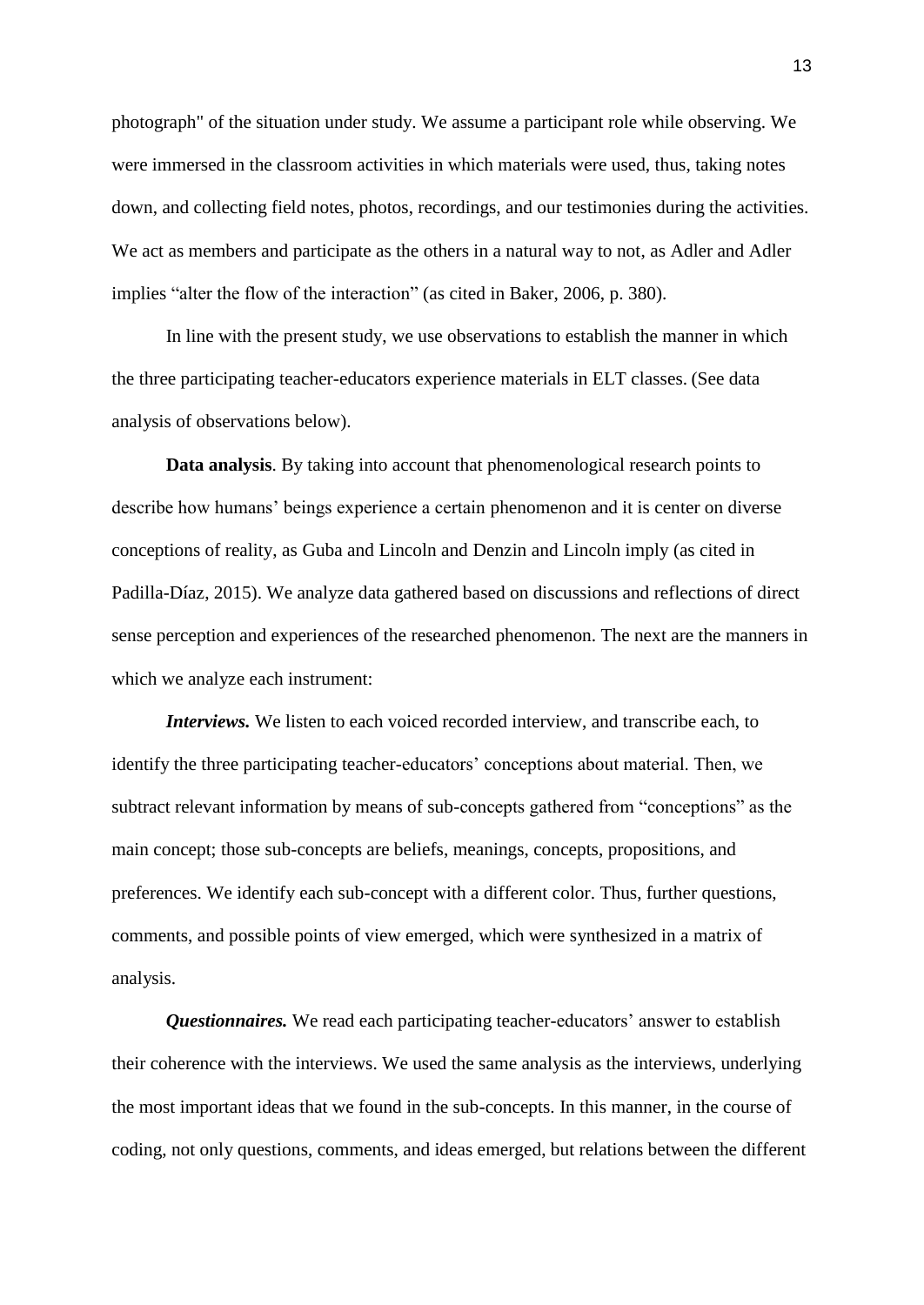answers, codes and also concepts. In the same way, we made a second table for generally coding each subcategory similar to the one of the interviews.

*Observations.* The analysis process in here is accompanied by taking notes and pictures as well as listening to the recordings; all about how the class was going on. It implies what the participating teacher-educators did, and how students reacted to those classroom activities. All this information was organized in a third table that gives evidences of material presentation and material worked. Each evidence has its corresponding picture, field note, or recording. We also used colors to make the codification of the events that we observed in the class.

#### **Findings**

In this section, we present the findings based on the data analysis procedures indicated above. We expose five relevant aspects: materials' conceptions, materials genesis, given materials' personality, what materials materialize, and teacher-educators' agony. In each aspect, we explain the teacher-educators' conceptions about materials in ELT classes and the way in which they experience material. At the end, we will close with a discussion of results.

**Materials' conceptions.** The findings in this section display the way the three participating teacher-educators conceive materials. The participating teacher-educators seem to conceive materials as instruments, vehicles or resources that work inside the classroom. The material is only useful in the classroom because it is the appropriate place in which it can work.

The participating teacher-educators conceive materials as instruments, vehicles, and resources. This conception provides a close definition about what materials is for teachers. Likewise, for the participants, materials are presented as instruments and resources adapted in exercises, guides, technological resources, and coursebooks. The following teachers' quote is an example of how materials are conceived in general terms.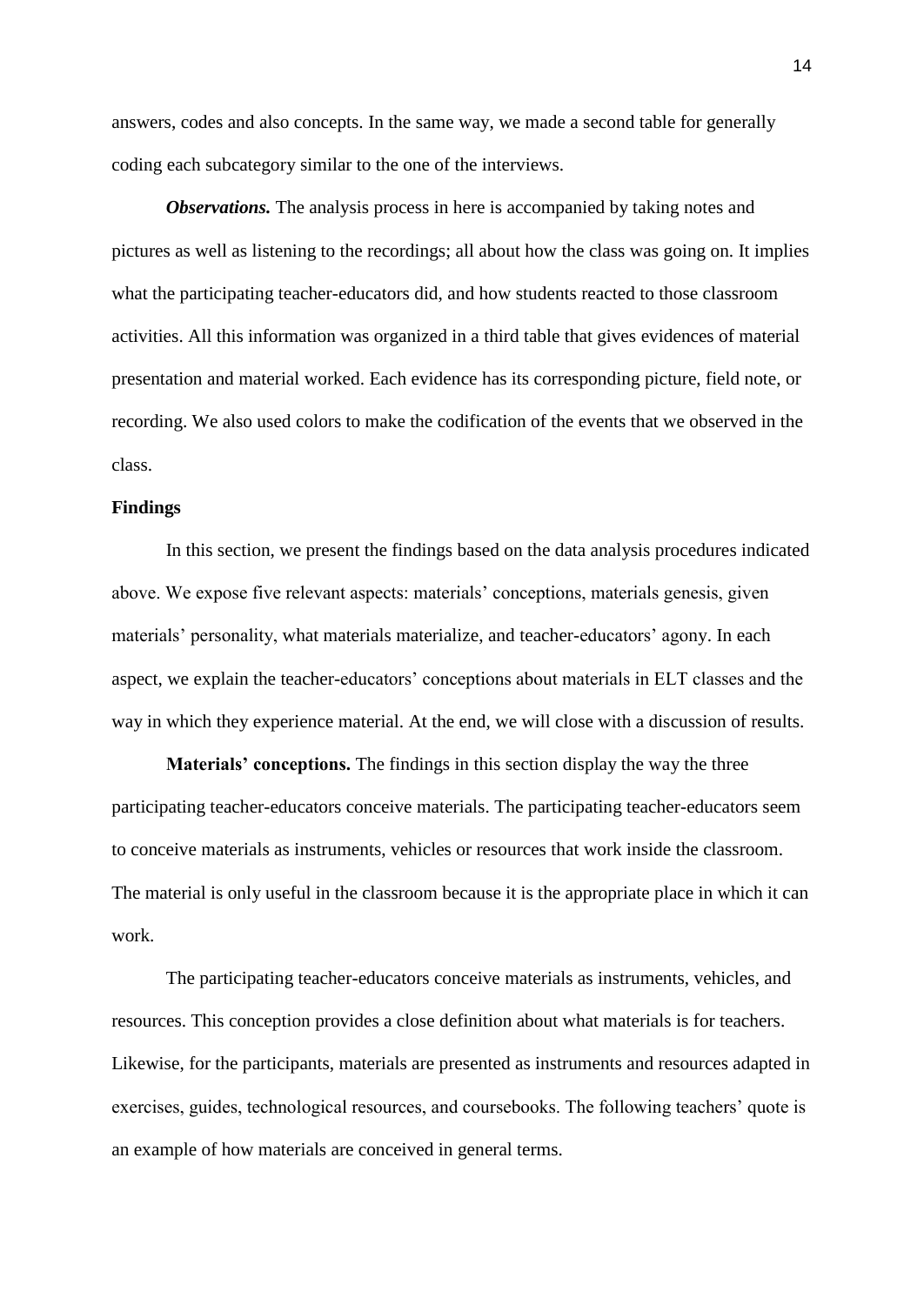- 1. e.i. "*Lo más típico pues son ejercicios, guías o los libros*" [Transcript 1, Teacher 1, Line 50].
- 2. e.i. "*Recursos tecnológicos*" [Transcript 3, Teacher 3, Line 18].

The participating teacher-educators conceive material as a set of exercises that are useful for teaching. This quote displays the conceptions that the three participants hold about materials, in which materials are connected to the classroom activities and topics.

**Materials genesis.** The origin of the materials and what the participating teachereducators take into account when selecting them, are main roles of the teacher-educators' conceptions of materials; likewise, the manner in which the teacher-educators experience them, gives an evidence of this conception. The genesis of the materials happens before the classes when the participants are selecting or creating them by considering their own criteria. Materials genesis is perceived into two spectrums: students' variables and teacher-educators' likes.

*Students' variables are part of materials design*. This is an item that the participating teacher-educators take into account about materials design. Likewise, it is a phenomenon that the participants perceive and lead them to create the materials; this creation of materials takes under advisement student' different characteristics. The following quotes are samples of what two participating teacher-educators take into account.

- 1. e.i. "*Se hacía un plan diferente para ese estudiante*" [Transcript 1, Teacher 1, Line 3]
- 2. e.i. "*Brindarle una alternativa de trabajo para que pudiera adelantar el trabajo y no excluirlo. (Estudiantes que tienen características diferentes)*" [Transcript 3, Teacher 3, Line2)
- 3. e.i. "*Language Level*" [Questionnaire 2, Teacher 1, Question 2]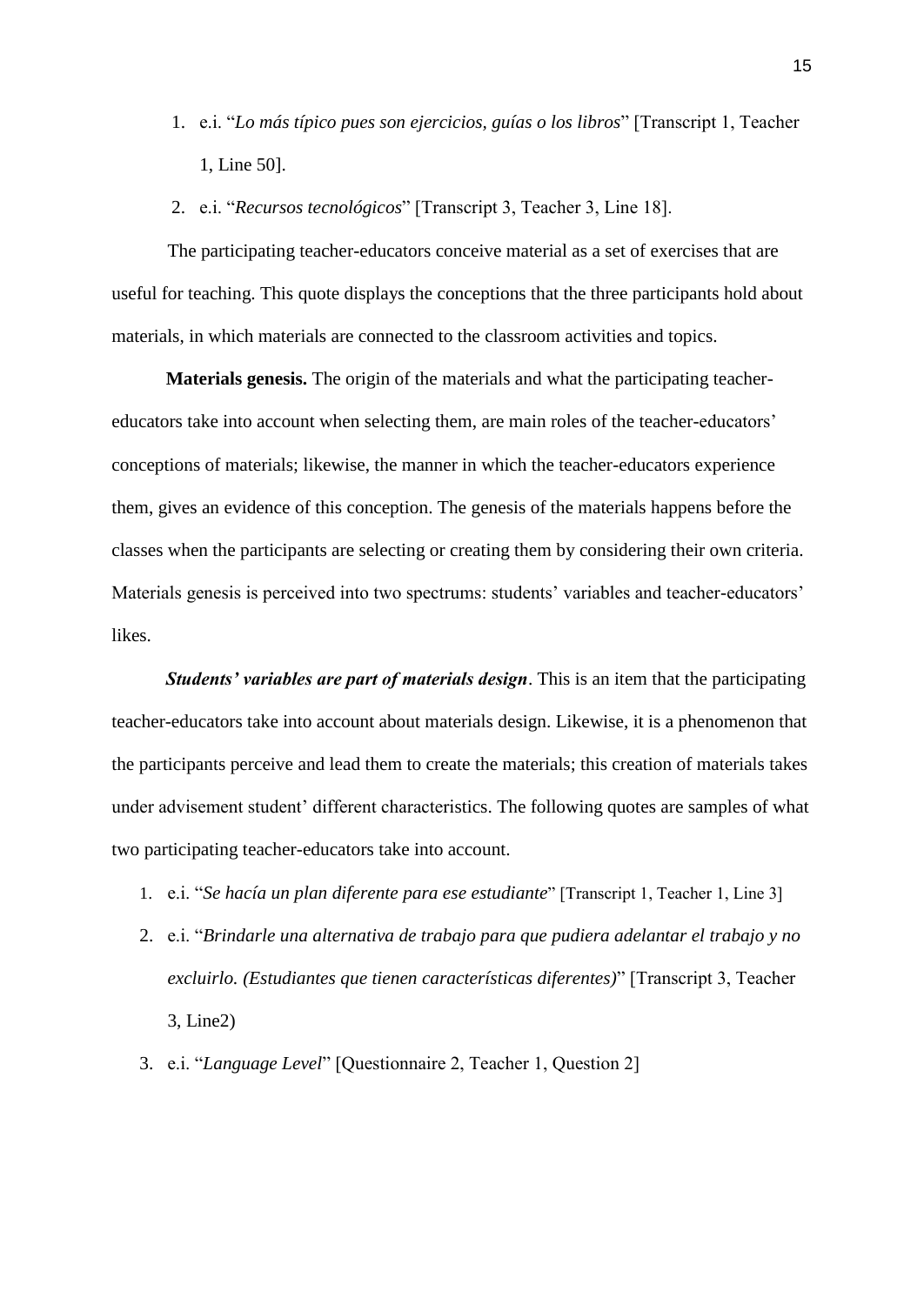The participating teacher-educators create and select the material based on the students' different characteristics with the purpose that everyone is part of the class and no one is or feels excluded. Besides, language level is interpreted as a student variable too.

*Teacher-educators' likes*. Everything that can be meaningful or relevant for the participating teacher-educators, which is reflected in the material that they carry to the classroom, is known as teacher-educators' likes. In the three observations we did to the three participants, we perceived that all of them use images, games, virtual games, and platforms in their classroom activities.

In Photograph 1 below, we present a virtual memory game that Teacher 1 created in which students can practice and learn new vocabulary related with the TOEFL exam.



Photograph 1 represents a sample of teacher-educator likes with respect to virtual games that are created by the same teacher in order to account for the students' needs for TOEFL exam training. In this activity, the students should say two numbers to find a word pair, when they found the word, they must say a phrase using that word in order to practice new vocabulary for the TOEFL exam.

**Given materials' personality**. Suitability, tangibility, reliability, and quality are the main characteristics that shape the materials from the three participating teacher-educators' conceptions. Materials personality represents the moment when the participants select and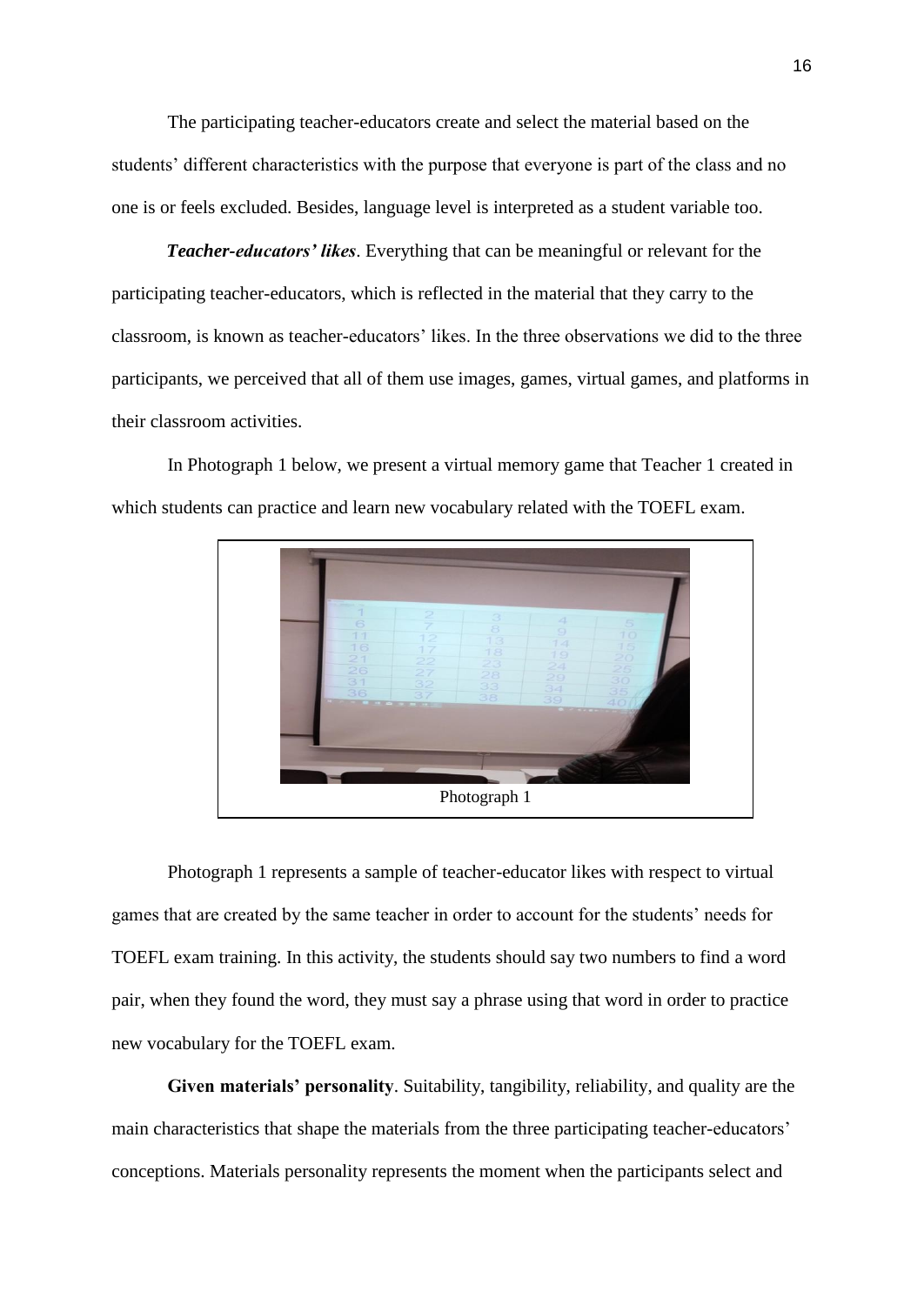create materials (which are part of the way the participating teacher-educators experience materials in ELT classes at the BA program). When materials come from other sources (such as internet), they are not reliable, but when they are created by the same teachers, they seem to be reliable. This given material personality arises because of teacher-educators' confidence in selecting teaching material. Tangibility and suitability are characteristics of this material personality.

*Tangibility*. Materials that can be touched or felt with the hands, are defined as tangible. The next teacher's quote is an example of one characteristic given by the participating teacher-educators in line with the construction of the materials concept and their personality.

e.i. "*Pues materiales físicos que son los que uno usa en clase (...) pero pues lo ideal en una clase es por lo menos traer algo sobre lo cual uno pueda trabajar. Lo más típico pues son ejercicios, guías o los libros de texto.*" [Transcript 1, Teacher 1, Line 29-31 48-49].

This participant not only demonstrates that materials inside the classroom must be tangible, but also this teacher-educator encloses and limits the idea of tangibility in three main concepts ("*ejercicios, guías o los libros de texto.")* 

In Photograph 2 below, we present a workshop for practicing the form of the verb in the present simple, past simple, and future tenses of English. The teacher gave the students this workshop as a wrap-up of all the topics worked during the term.

Photograph 2 (see below) gives an account of given materials' personality in terms of tangibility because the students can touch and interact with them. To embody this idea, this photograph represents the manner in which teacher-educators' select one material that gather the three samples ("*ejercicios, guías o los libros de texto" -* Teacher 1).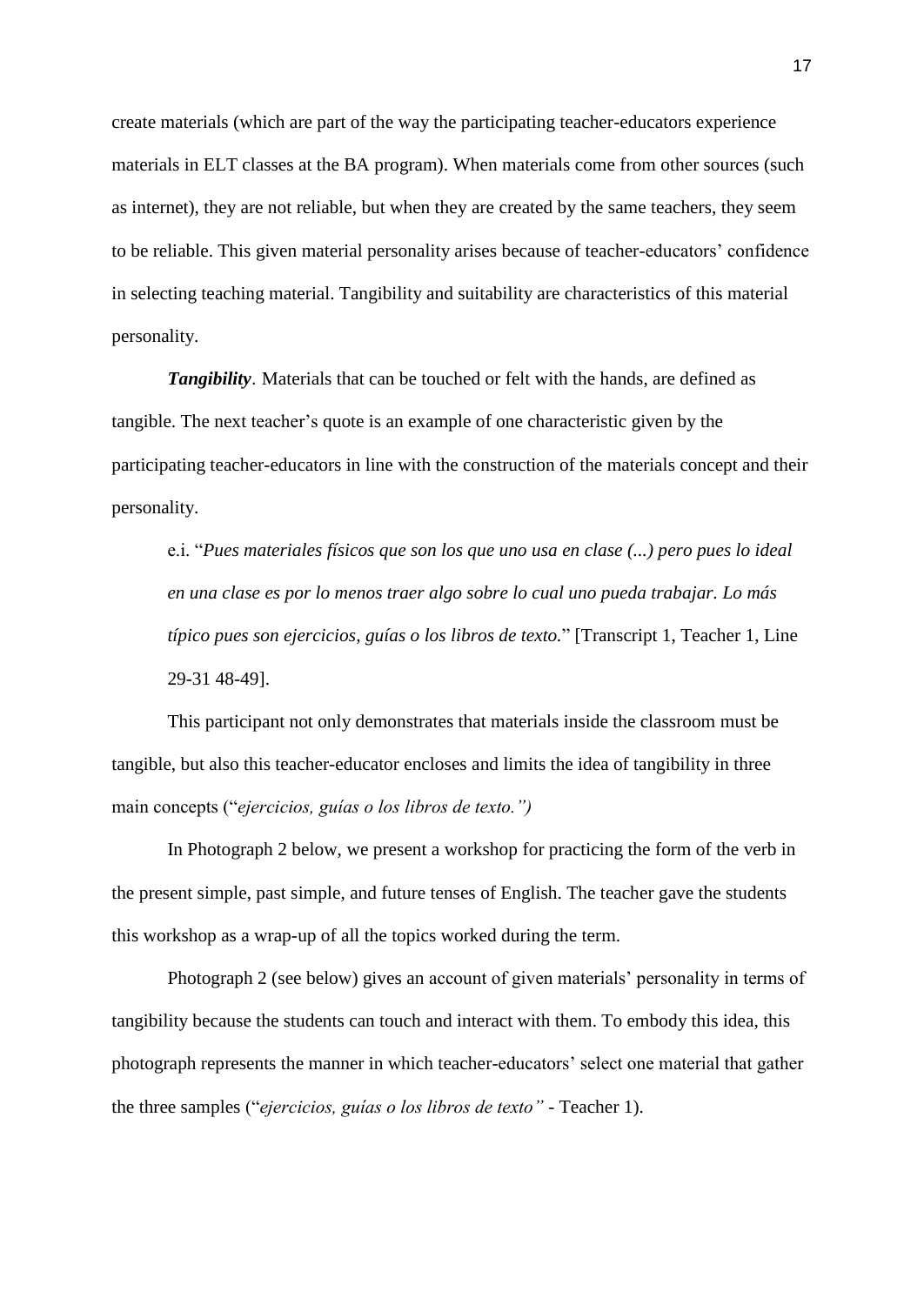

*Suitability, reliability & quality.* In terms of materials, those concepts can be defined as the degree of [acceptability,](https://dictionary.cambridge.org/es/diccionario/ingles/acceptable) excellence, and manner in which materials well [work](https://dictionary.cambridge.org/es/diccionario/ingles/works) for the same results, even on repeated trials. The next teachers' quotes are examples of given material personality mentioned in the questionnaires by the three participating teachereducators about what they take into account when they select or create materials.

- 1. e.i. "*suitability, appropriateness, availability, quality*" [Questionnaire 3, Teacher 3, Question 2]
- 2. e.i. "*I look for reliable, accurate and current material*" [Questionnaire 1, Teacher 2, Question 2].

With these answers, we can infer that materials need to respond to different criteria that give account of the previous concepts mentioned by the participants. Those criteria are based on the teacher-educators' own perspective, in this case, materials should be tested and certified under the gaze of each teacher.

**What materials materialize.** It refers to the process in which not only the participating teacher-educators experience the material, but also how they guide it to facilitate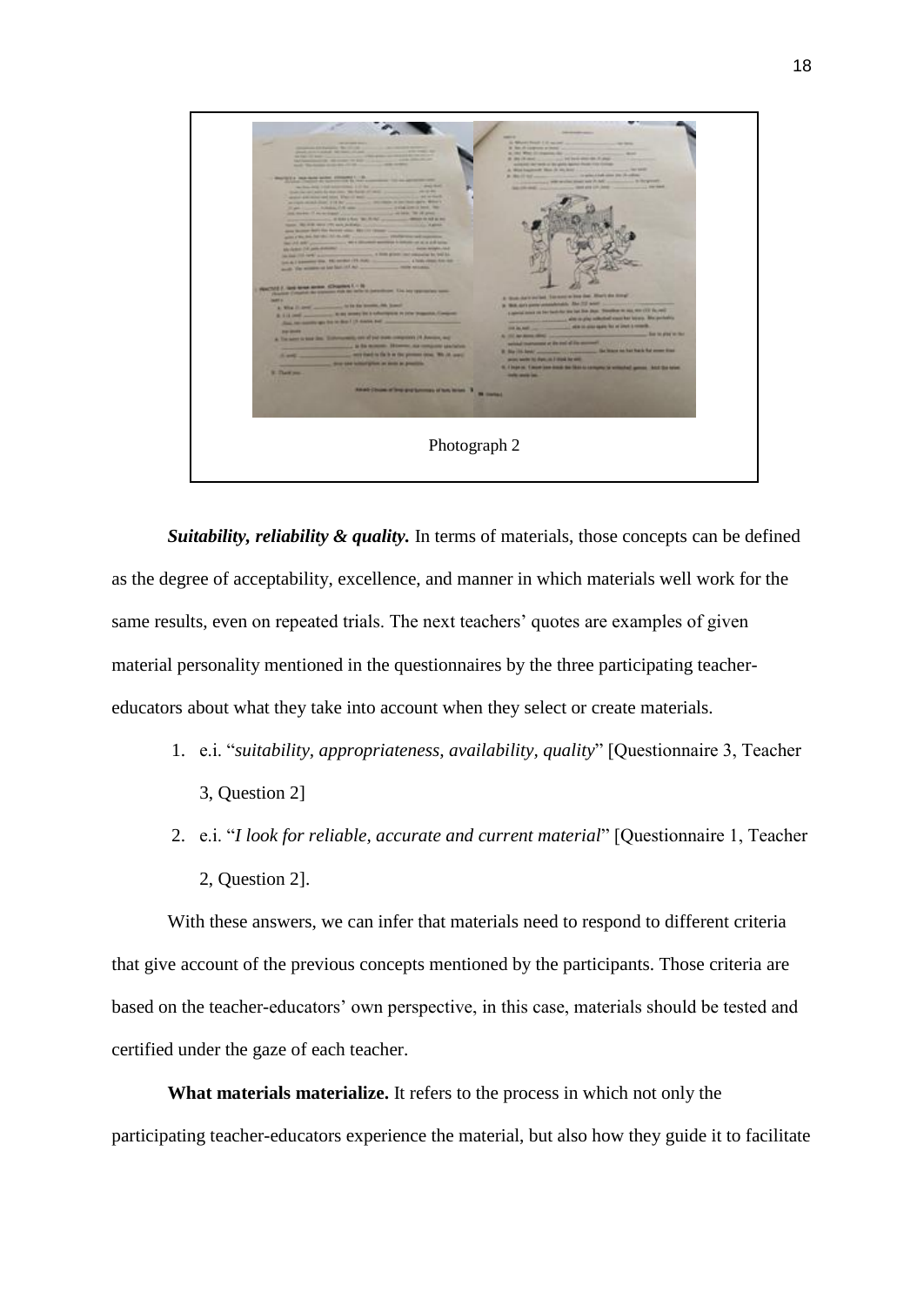the teaching-learning process. It expresses teacher-educators' preferences in the classroom because materials materialize what they want to show (such as copies, videos, and computer). This process happens at the moment when they present and guide the work with the material in the class.

*Guided material*. It is the path that each participant teacher-educator gives in terms of use, management, and rules. In other words, it is the way in which the teachers present the materials to their students. The next two samples give an account of how the material is guided by the participants in different classes.

- 1. e.i. Teacher gives some instructions for the quiz of vocabulary (Choose the correct answer: A, B, C or D) [Observation 2, Teacher 3].
- 2. e.i. Each student has to read the list and then underlying the unknown words. [Observation 2, Teacher 1]

In these previous premises, it is noticeable that the participating teacher-educators are concerned about breaking down and guide the materials with the greatest care and precision possible.

*Targeting the objective and the teaching-learning process.* This aspect describes an issue that results to be disturbing for the participating teacher-educators in terms of class objectives. Targeting the objective and the teaching-learning process means that the materials that the participants present in their classes need to comply and materialize the requirement of an objective every single class. The following statements are samples of the degree of importance in terms of class objectives and teaching-learning process for the participating teacher-educators.

1. e.i. "*Depende del propósito de las actividades, del propósito de la clase, del propósito de los objetivos de aprendizaje que se tengan. Y pues generalmente también las estrategias de aprendizaje que se diseñen (...) son necesarios para*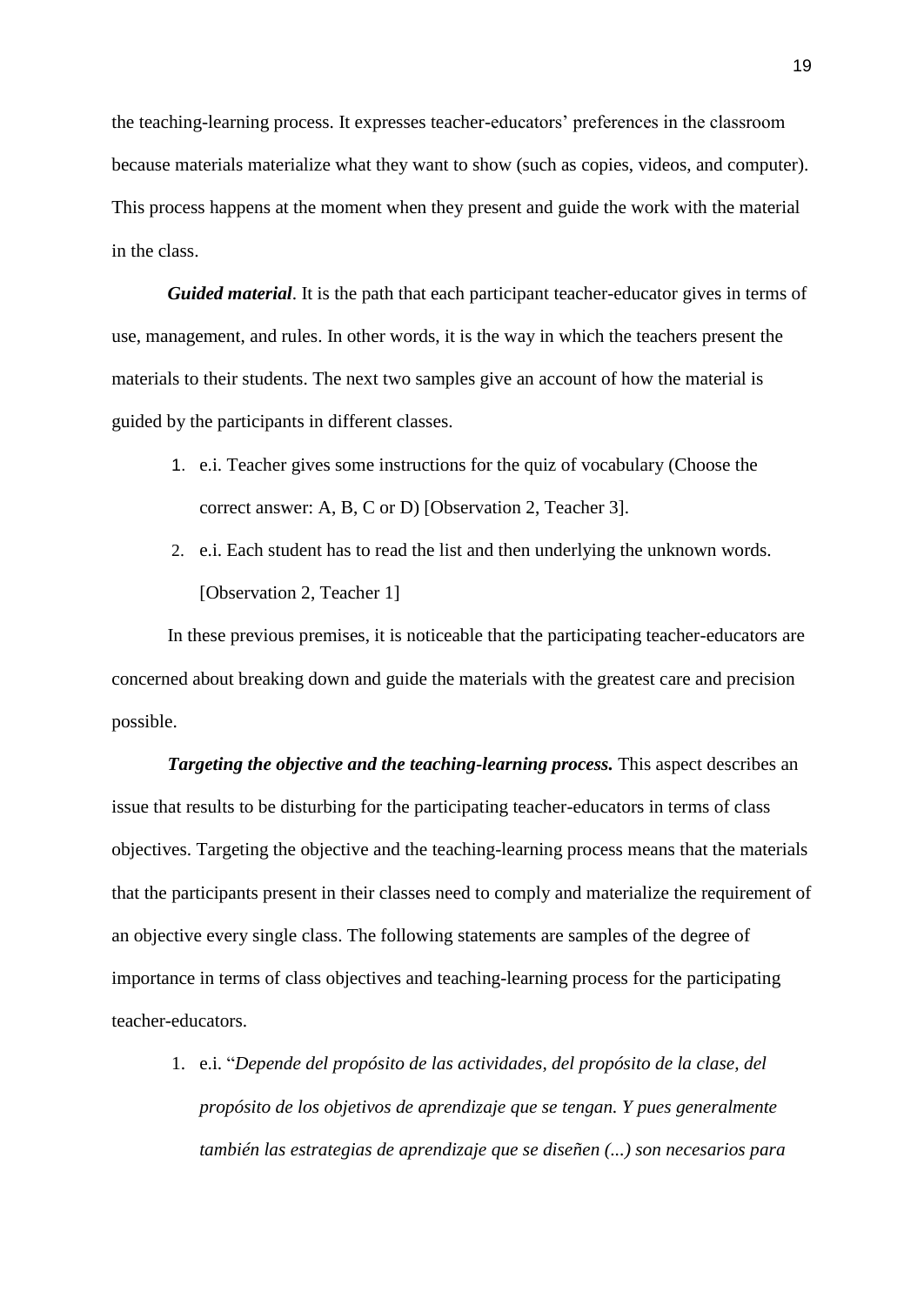*gestionar las estrategias de aprendizaje, o llevar a cabo las actividades, pues depende mucho de los objetivos de aprendizaje y de las estrategias mismas*". [Transcript 3, Teacher 3, Line 31-33 35-36]

- 2. e.i. "*The results of the application should target the objective*" [Questionnaire 1, Teacher 2, Question 3].
- 3. e.i. "*I take into account the course objectives*" [Questionnaire 2, Teacher 1, Question 2].

The above statements present the objectives as the core not only of the materials, but also of the classes. The way in which the participating teacher-educators express the importance of the class objectives and the teaching-learning process materialize the idea that those concepts are the base of the materials.

*Teacher-educators' preferences.* It makes reference to the multiple options that a person has, but he/she chooses one because of its relevance, since it has appropriate characteristics for each one; in this case, the participating teacher-educators' preferences are materialized in the material. In the following example, we present the teacher-educators' preferences seen in the observations.

e.i. *videos, computer, blackboard and virtual platforms* [This happens in general terms in the observations]

The previous example shows the preference of the participating teacher-educators for using those resources in their classes, since they used them repeatedly. Likewise, this premise represents the teacher-educators' preferences in line with the use of technology and technological resources too.

In Photograph 3 below, we show an explanation-activity in which Teacher 2 uses the blackboard as an instrument to explain one topic of the class.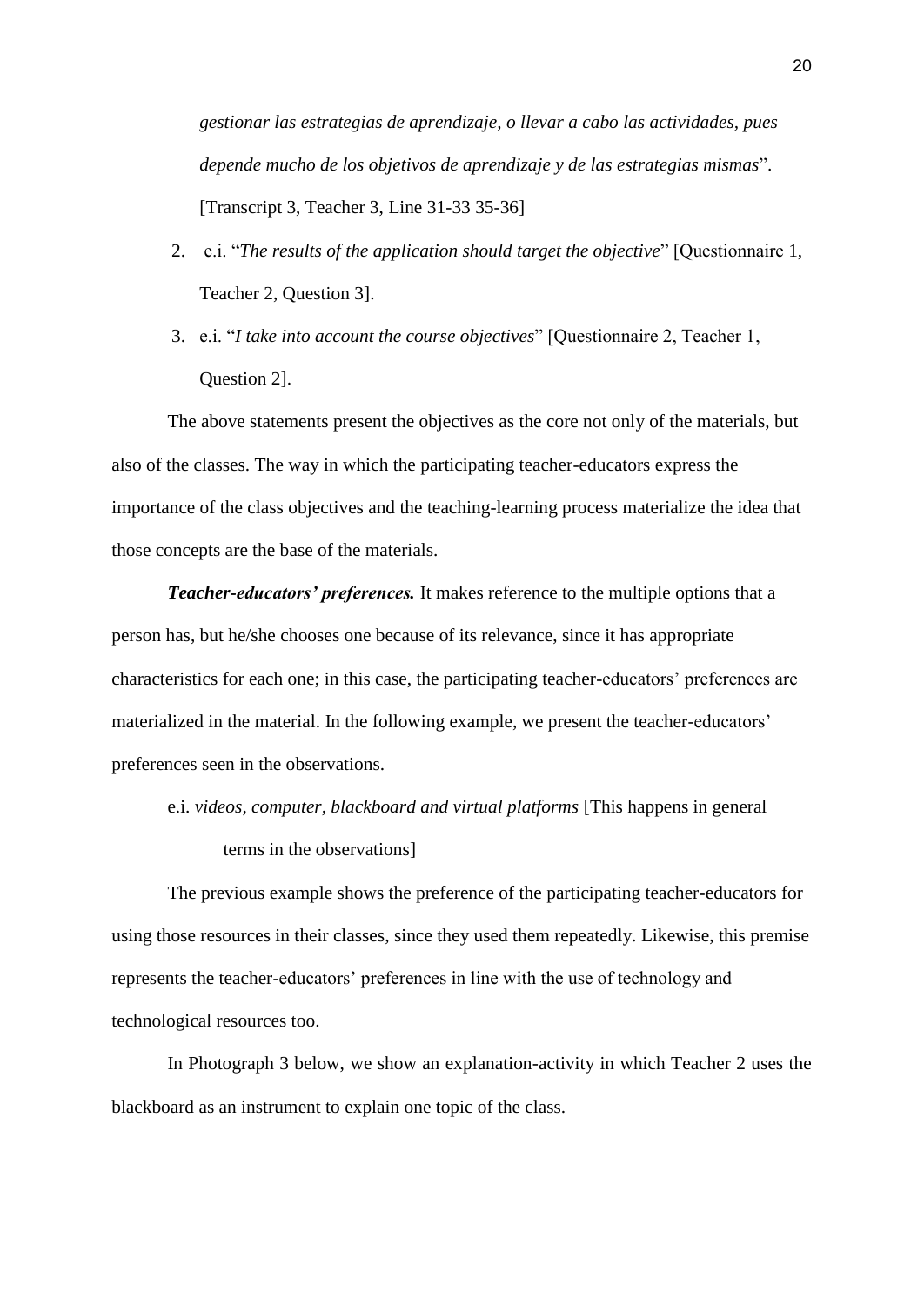

Photograph 3 gives evidence of the way in which Teacher 2 uses the blackboard not only to write the principal steps to make the correct analysis about Grammar Visual Design topic, but also to project an image that seems to support what this teacher-educator has explained thus far. In here, the teacher's use of the blackboard materializes the preference for it to display both own written explanations and what has to be projected about it.

**Teacher-educators' agony.** This finding exposes the uneasy situations that materials generate in terms of their characteristics and engagement. It happens at the moment when the participating teacher-educators feel lost when they notice that students are tedious with the material, as a result the teachers decide to ignore the situation.

In Photograph 4 below, we present the students' behavior at the moment the material is worked in the class.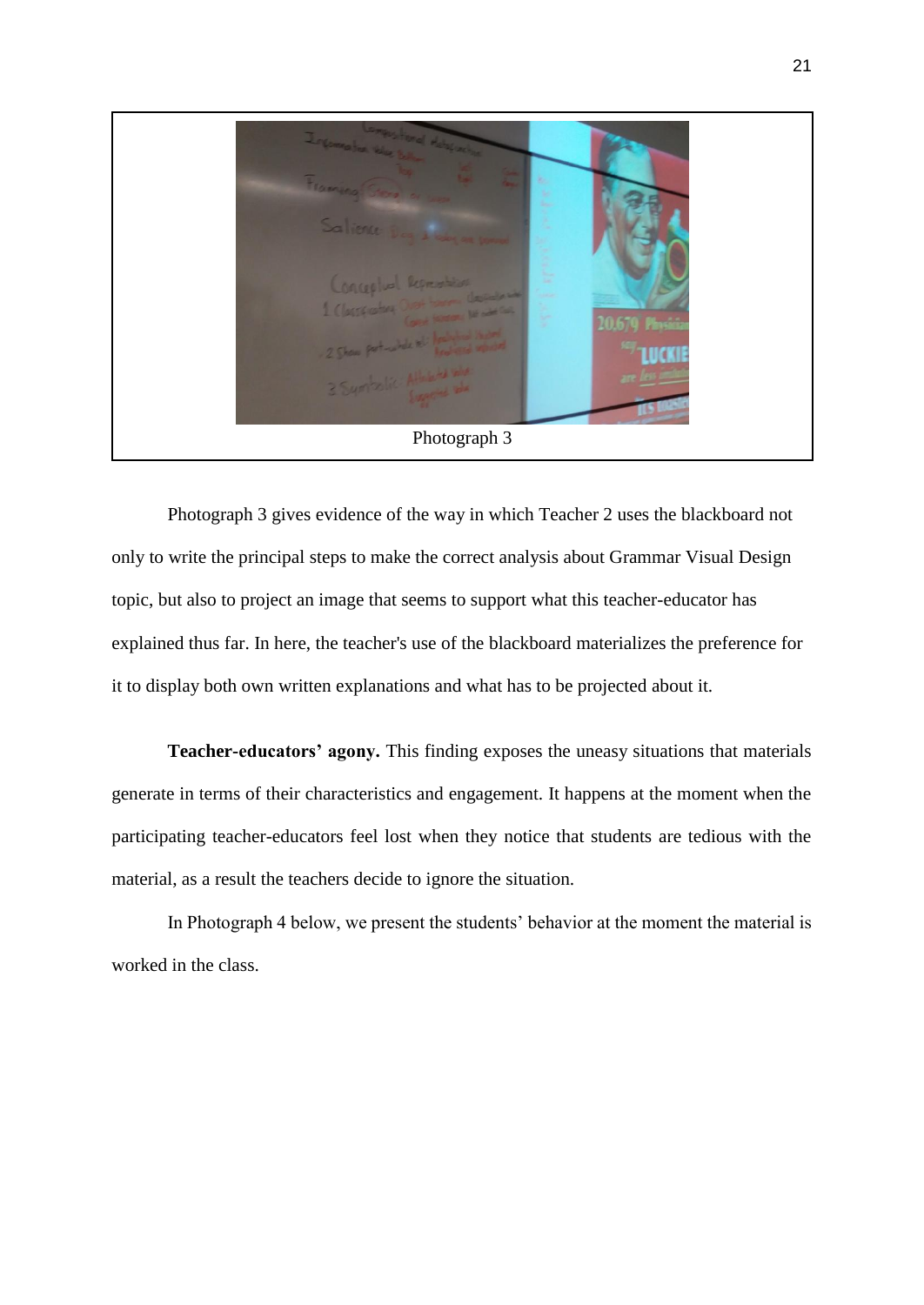

In Photograph 4, it is noticeable that not only the teacher-educator's agony exists, but students' disengagement too; this disengagement is in display in the concurrent use of the students' mobiles, lack of attention to the material, and parallel conversations. In this manner, the students do not work with the material or do not focus on the contents of the session, and this makes that the participating teacher-educator agonizes. As consequence, teachereducator's agony also happens because, due to previous situations, the teacher does not know what to do about it and ends up preferring doing nothing at all.

**Discussion.** The participating teacher-educators seem to conceive materials as instruments, vehicles or resources that work inside the classroom; thus, we can infer that materials only work during the specific activities for which they have been thought within the classroom. It seems that, a dichotomy comes into play between the theoretical foundation that each participant has and the idea that those conceptions are constructed by the experience that they have had as teachers.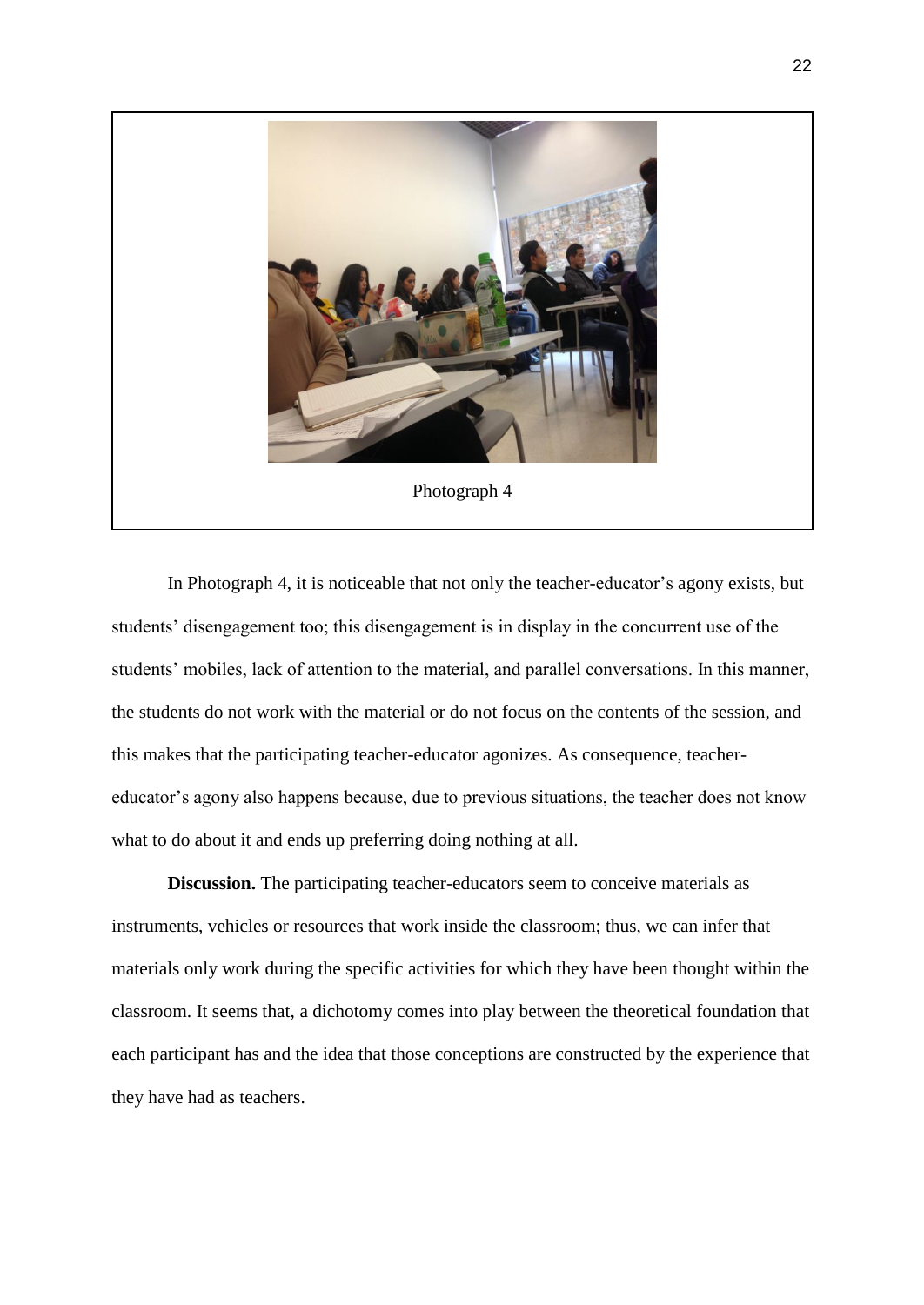Subsequently, the genesis of the materials happens before the classes when the teacher-educators are selecting or creating them by considering their own criteria. While a group of participating teacher-educators create the materials by considering their background, needs, and likes; another group creates them according to the students' needs, or because they trust in themselves and in the validity of their material.

We also highlight the idea that, when the materials come from other sources (such as internet), they are not reliable, but when they are created by the teacher-educators, they are reliable. We can interpret that the participating teacher-educators have more confidence in materials that are created by themselves as a result of their own likes, and the manner in which they plan each topic. However, if materials come from another source, it is difficult to think that they can be reliable thanks to their interrupted edition and the negative implications on learning process since these materials can be harmful in their essence.

Nevertheless, when the tangibility concept appears, we can infer that, for the participating teacher-educators, this tangibility is encapsulated in three main concepts only ("*ejercicios, guías o los libros de texto")*. Nonetheless, the definition of this concept presents a broader view about materials; it means, tangible materials can be everything that is perceived through touch. As a random example, we have that newspapers, food packages and photographs are tangible materials too, and those materials confronting the teacher-educators' idea expressed before.

Finally, teacher-educators' agony exposes the uneasy situations that materials generate in terms of their characteristics and engagement. Notwithstanding, it is difficult to think that the participating teacher-educators are able to predict when the materials are going to work for the students or not, since the core is to develop the whole class, and avoiding the idea of an uneasy class. Consequently, the participating teacher-educators prefer do nothing and ignore the uneasy situation, affecting the students' learning process and the sympathy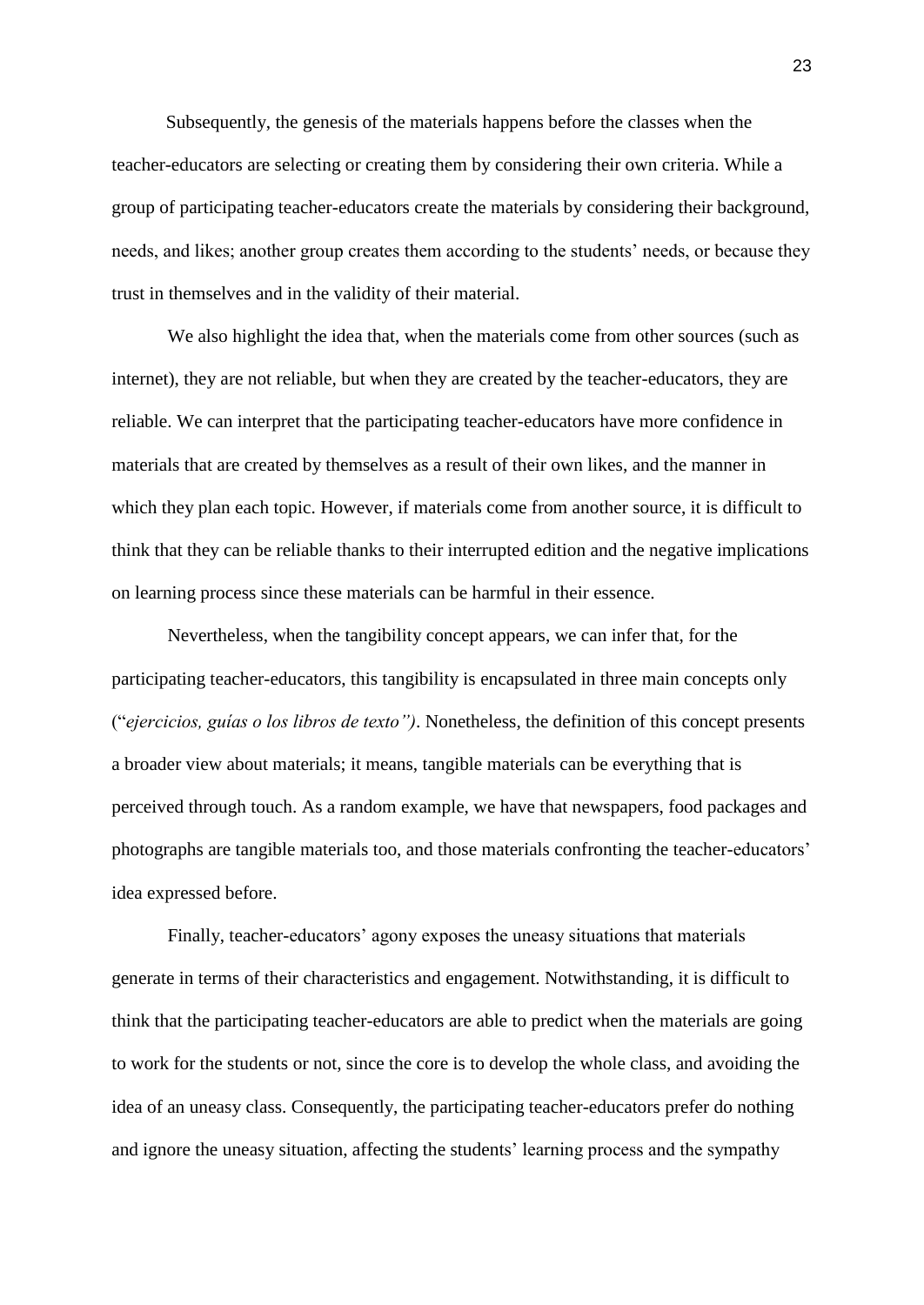that the students can feel in line with the subject or the class. Teacher-educators' agony is lived and incarnated when the teachers are not that able to prevent this situation.

#### **Conclusions**

We can say that the participating teacher-educators conceive materials as aids used into the ELT classes at LELE at La Salle University. These are expressed through/as instruments, vehicles or resources with the aim to embody a series of components such as suitability, reliability, quality, and tangibility. Those components are relevant for the participating teacher-educators at the moment to create or select the material. Materials are experienced as an aid that facilitates the teaching-learning process. Although we visualize a broader definition about teacher-educators' conceptions, our participating teacher-educators summarized them in three main words: instruments, vehicles, or resources.

On the other hand, when the materials are always guided by the teacher-educators, they generate dependence in the students because they cannot start to work the materials by themselves without the teachers' giving way. Even if the materials already have the instructions, the students do not work without the teacher's guidance. Significantly, the one which has the biggest role and power of the class is the material, provided the teacher guides this. It is important to mention that, materials can generate uneasy situations because their performance during the class result into disinterested and indifferent attitudes in the students; thus, materials can provoke a completely disengagement along the rest of the class.

#### **References**

Baker, L. (2006). *Observation: A Complex Research Method.* Retrieved September 3, 2018, from

[https://www.ideals.illinois.edu/bitstream/handle/2142/3659/Baker551.pdf?sequence=](https://www.ideals.illinois.edu/bitstream/handle/2142/3659/Baker551.pdf?sequence=2&isAllowed=y) [2&isAllowed=y](https://www.ideals.illinois.edu/bitstream/handle/2142/3659/Baker551.pdf?sequence=2&isAllowed=y)

Brown, G. (2002). *Teachers' conceptions of assessment: Comparing primary and secondary*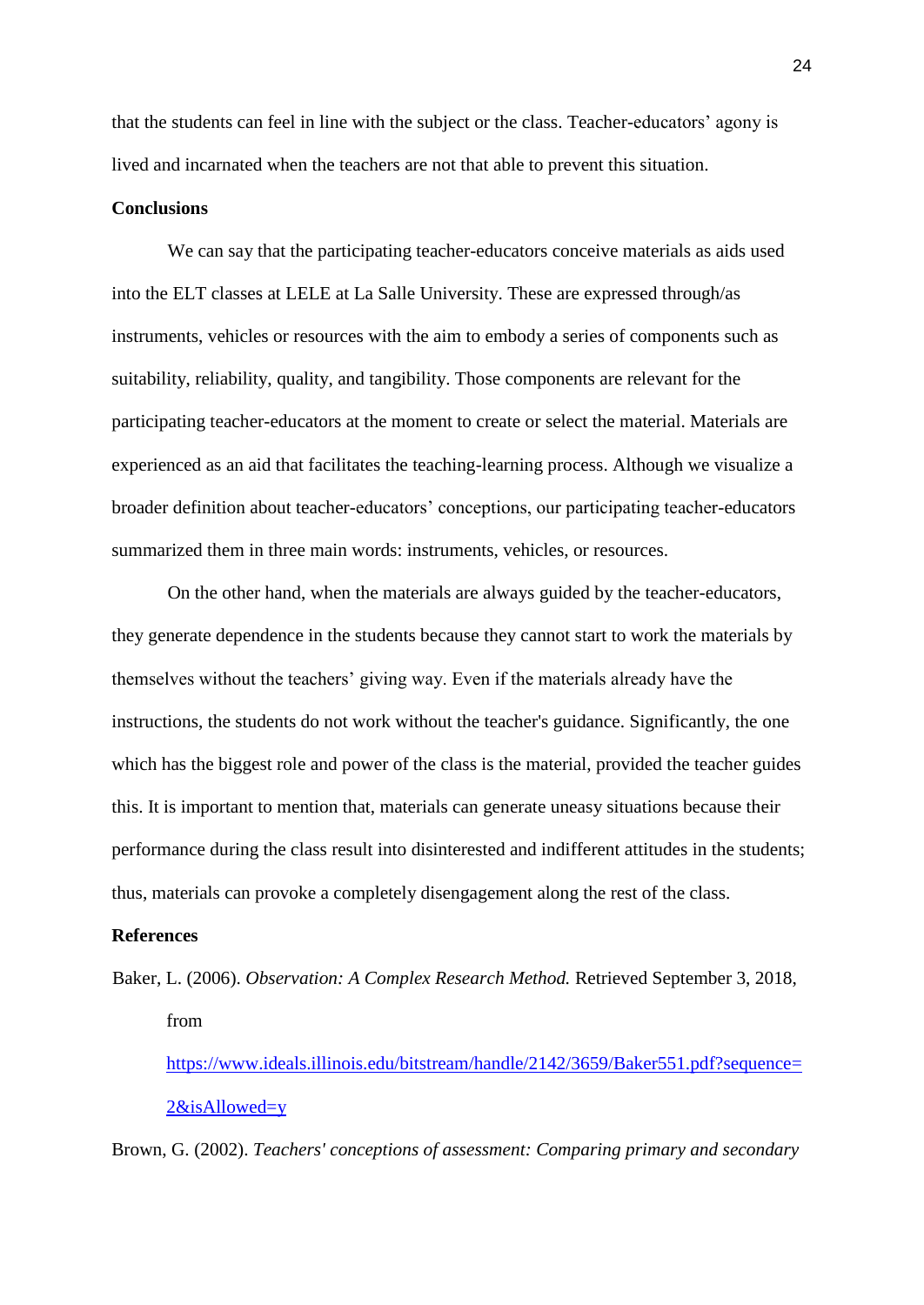*teachers in New Zealan*d. NZ: University of Auckland.

- Canbay, O., & Beceret, S. (2012). *Conceptions of Teaching Held by the Instructors in English Language Teaching Departments.* Izmir University & Mart University, Turkey.
- Carter, R., & Nunan, D. (2001). *The Cambridge Guide to Teaching English to Speakers of Other Languages.* Cambridge University.
- Fontana, A., & Frey. J. (1994). *Interviewing. The art of Science.* In the Handbook of Qualitative Research, edited by N. a. Y. L. Denzin. Thousand Oaks: Sage Publications.
- Grand Canyon University. (n.d). *Center for Innovation in Research and Teaching.* Retrieved August 13, 2018, from<https://cirt.gcu.edu/>
- Graves, K. (2000). *Designing language courses: A guide for teachers*. Boston: Heinle Cengage Learning.
- Kawulich, B. (2005). *Participant Observations as a Data Collection Method.* Retrieved September 6, 2018, from [http://www.qualitative-](http://www.qualitative-research.net/index.php/fqs/article/view/466/996)

[research.net/index.php/fqs/article/view/466/996](http://www.qualitative-research.net/index.php/fqs/article/view/466/996)

Martiarena, A. (2018). Las enseñanzas de Tierno Galván en diez frases. *La Vanguardia.*  Retrieved from [https://www.lavanguardia.com/local/madrid/20180208/44589323346/ensenanzas-](https://www.lavanguardia.com/local/madrid/20180208/44589323346/ensenanzas-tierno-galvan-frases.html)

[tierno-galvan-frases.html](https://www.lavanguardia.com/local/madrid/20180208/44589323346/ensenanzas-tierno-galvan-frases.html)

- McLeod, S. (2018). *Questionnaire. Simply Psychology.* Retrieved September 5, 2018 from https://www.simplypsychology.org/questionnaires.html
- Padilla, M. (2015)*.* Phenomenology in Educational Qualitative Research: Philosophy as Science or Philosophical Science? *International Journal of Educational Excellence*, *1*(2), 101-110.